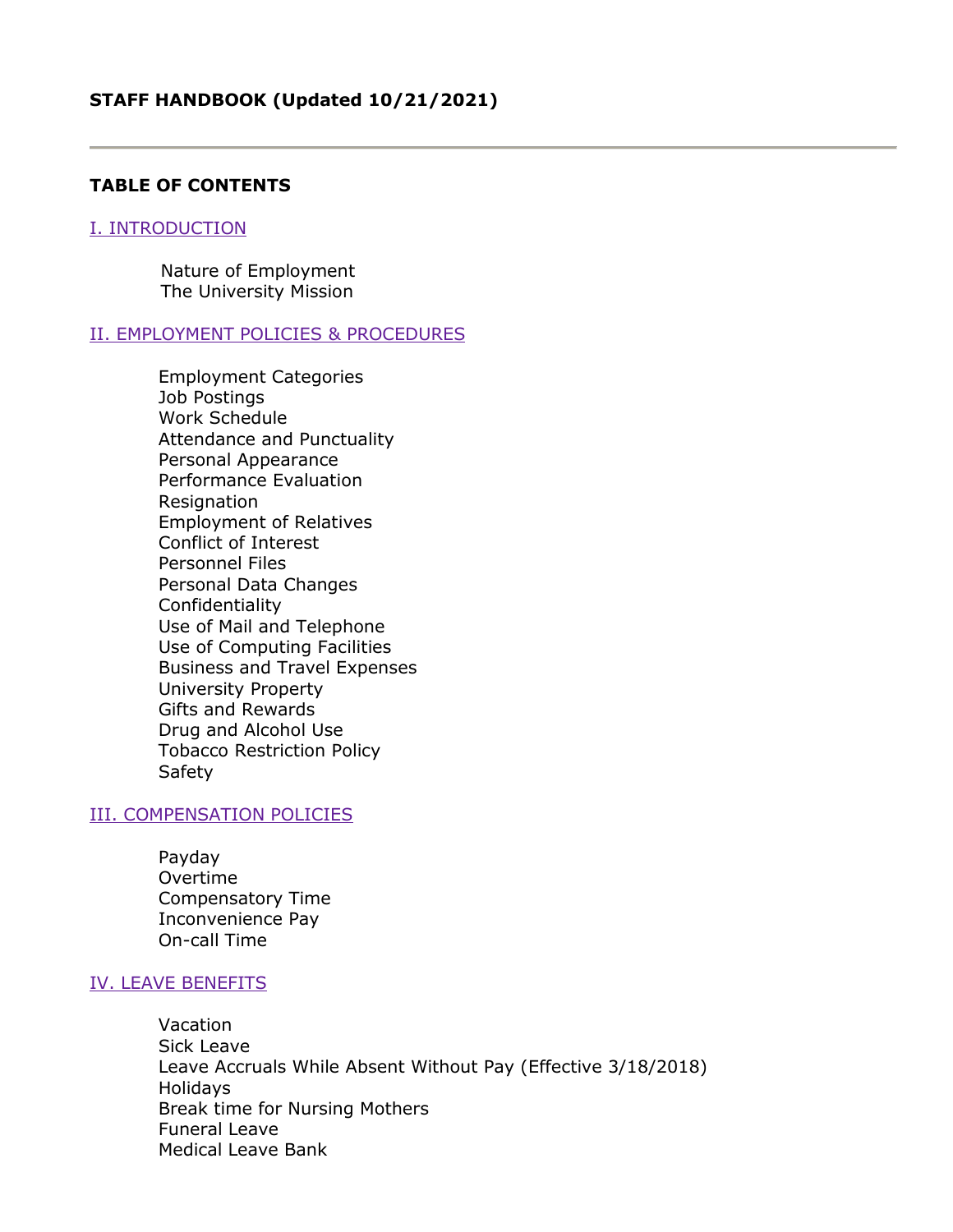Jury Duty Military Leave Time Off to Vote

### V. OTHER BENEFITS

Health Insurance Dental Insurance Vision Insurance Life Insurance Disability Insurance Workers' Compensation Insurance Benefits Continuation (COBRA) Retirement Tax Sheltered Annuities Credit Union Tuition Discount Cafeteria Plan Parking Identification Cards Sporting Events Guest ID Cards Library Computer Services Bookstore Discount Check Cashing Notary Service Recreational Facilities

### VI. GOVERNMENT REGULATION COMPLIANCE

Equal Employment Opportunity Accommodations for Persons with Disabilities Medical and Genetic Information and the Right to Privacy Campus Crime and Security Act Notice of Non-Discrimination University Non-Discrimination Policy Non-Discrimination Complaint Reporting and Resolution Procedure Family and Medical Leave Act (FMLA) Board Policy on Medical and Family Leave Military Family Leave Victims Economic Safety and Security Act (VESSA) Family Educational Rights and Privacy Act (FERPA) Fiscal Misconduct Policy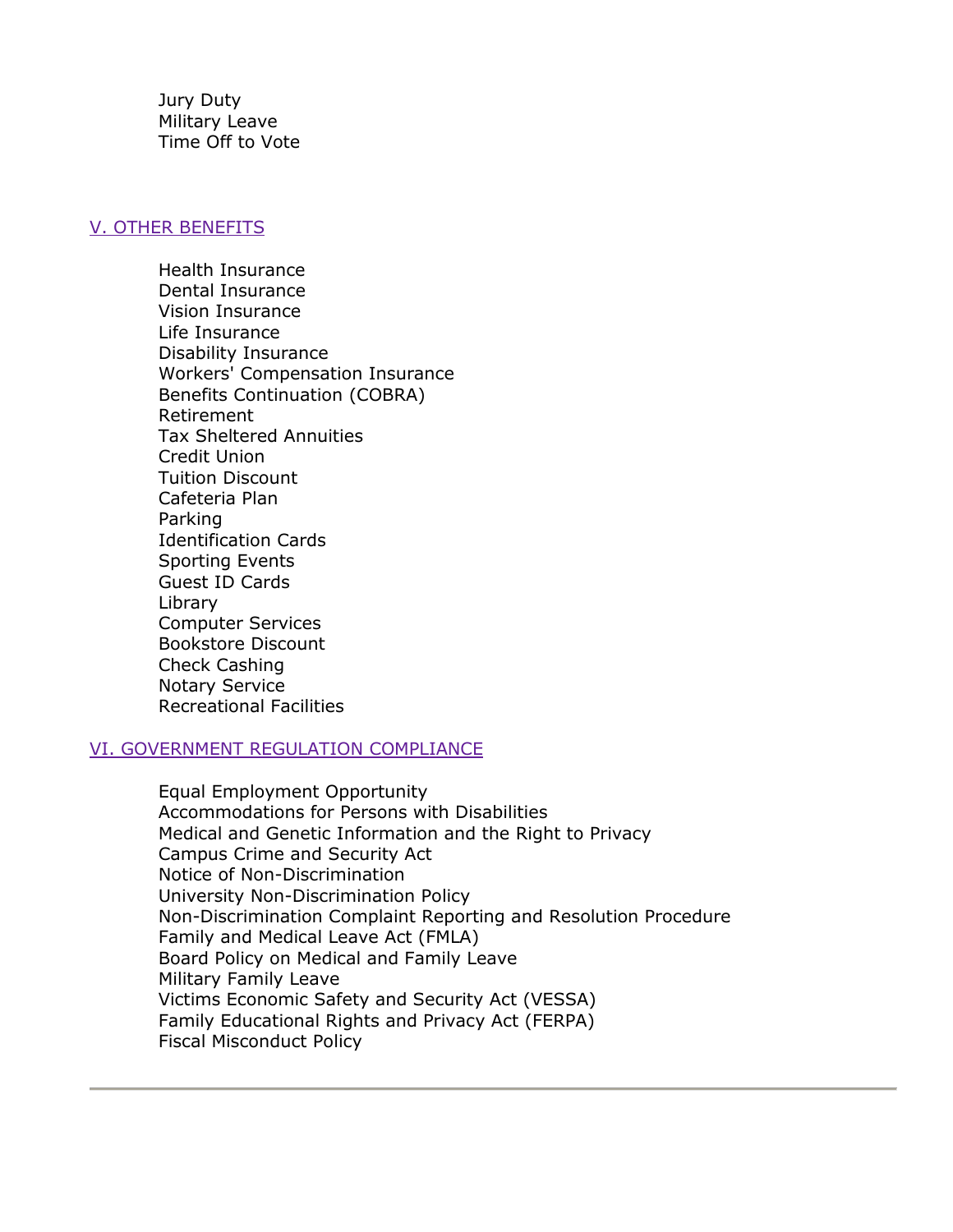# **INTRODUCTION**

#### **Nature of Employment**

The Staff Handbook is intended to serve as a guide to the University's employment policies and practices and the benefits provided to staff members. The University is an "at-will" employer, therefore, this handbook does not serve as a contract for employment but rather as a guide to the obligations and rights of University staff members. This handbook is subject to change without notice based on changes in state or federal law, actions of the Board of Governors, or other administrative action. The University reserves the right to deviate from the contents of this handbook depending upon the circumstances of a particular situation.

When changes are made, employees will be informed by the most efficient method. Changes, additions, or deletions are effective as adopted and change to the handbook is not necessary for a change in the employment relationship. An electronic version of the handbook will be maintained on the Human Resources web page. A copy will also be available in the Human Resources Office. Upon date of hire, employees will be presented with a copy of the handbook and will sign a form acknowledging receipt. Employees should consult this handbook if they have any questions about current policies or benefits.

Staff members who are eligible for membership in Public Service Employees' Union, Local 773, are subject to the rules and regulations outlined in the union agreement. Those rules and regulations will take precedence over the information contained in this handbook.

#### **TRUMAN STATE UNIVERSITY: MISSION**

The mission of Truman State University is to provide an exemplary undergraduate education to well-prepared students, grounded in the liberal arts and sciences, in the context of a public institution of higher education. To that end, the University provides affordable undergraduate studies in the traditional arts and sciences as well as selected pre-professional, professional, and master's level programs that grow naturally out of the philosophy, values, content, and desired outcomes of a liberal arts education.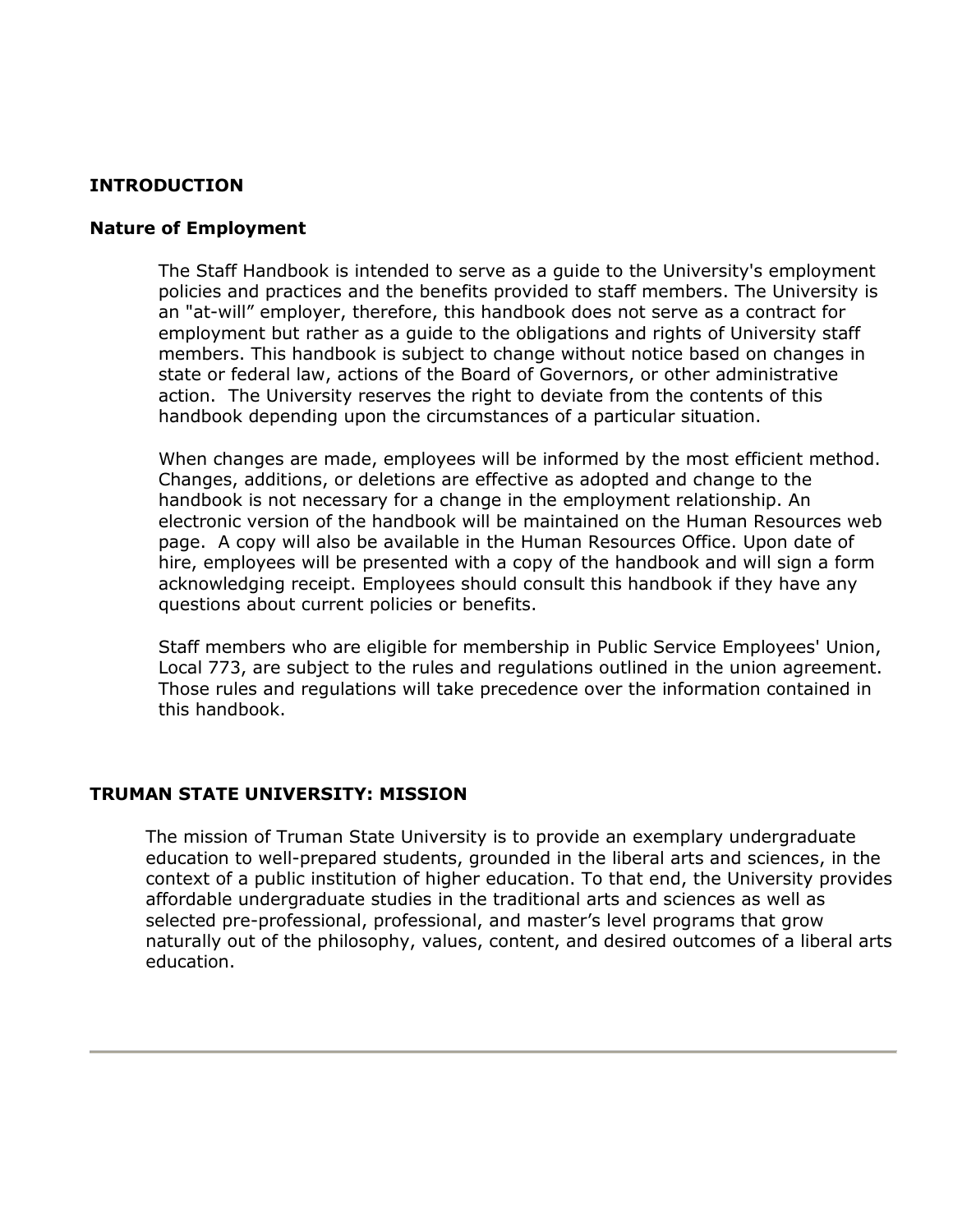# **EMPLOYMENT POLICIES AND PROCEDURES**

## **Employment Categories**

It is the intent of the University to clarify the definitions of employment classifications so that employees understand their employment status and benefit eligibility.

Each employee is designated as NONEXEMPT or EXEMPT from federal wage and hour laws. NONEXEMPT employees are entitled to a guaranteed minimum wage (Current Missouri minimum wage) and overtime pay or compensatory time for any hours worked in excess of 40 hours per week. The workweek is Sunday, 12:01 a.m. to Saturday, midnight. EXEMPT employees are excluded from this provision according to federal guidelines. Some NONEXEMPT employees are paid an annual salary rather than an hourly wage. These salaried employees are eligible for compensatory time for any hours worked in excess of 40 hours per week.

Each employee will belong to one of the following employment categories:

REGULAR FULL-TIME employees are those who are not in a temporary status and who are regularly scheduled to work 40 hours per week. They are eligible for the University's benefit package, subject to the terms, conditions, and limitations of each specific benefit.

REDUCED SCHEDULE -- BENEFITS ELIGIBLE employees are those who are not in a temporary status and who are scheduled to work at least 1560 hours per year. (.75 Full Time Equivalent) They are eligible for the University's benefit package with some benefits prorated.

REGULAR PART-TIME employees are those who are not assigned to a temporary status and who are regularly scheduled to work less than 30 hours per week. The benefit package for this classification of employee differs from that of the regular full-time employee. Information regarding the benefit package can be obtained from Human Resources.

TEMPORARY employees are those who are hired as short-term replacements, to temporarily supplement the work force, or to assist in the completion of a specific project. Employment assignments in this category are of a limited duration, usually not to exceed six months. Employment beyond any initially stated period does not in any way imply a change in employment status. Temporary employees retain that status unless and until notified of a change. Employees hired for six months or less are not eligible for benefits.

Pursuant to the Code of Policies for the Board of Governors, employees may not "pyramid" salaries by undertaking extra assignments for additional pay during periods of full-time University employment, unless such assignments are specifically recognized as overloads and approved by the President of the University on a case by case basis.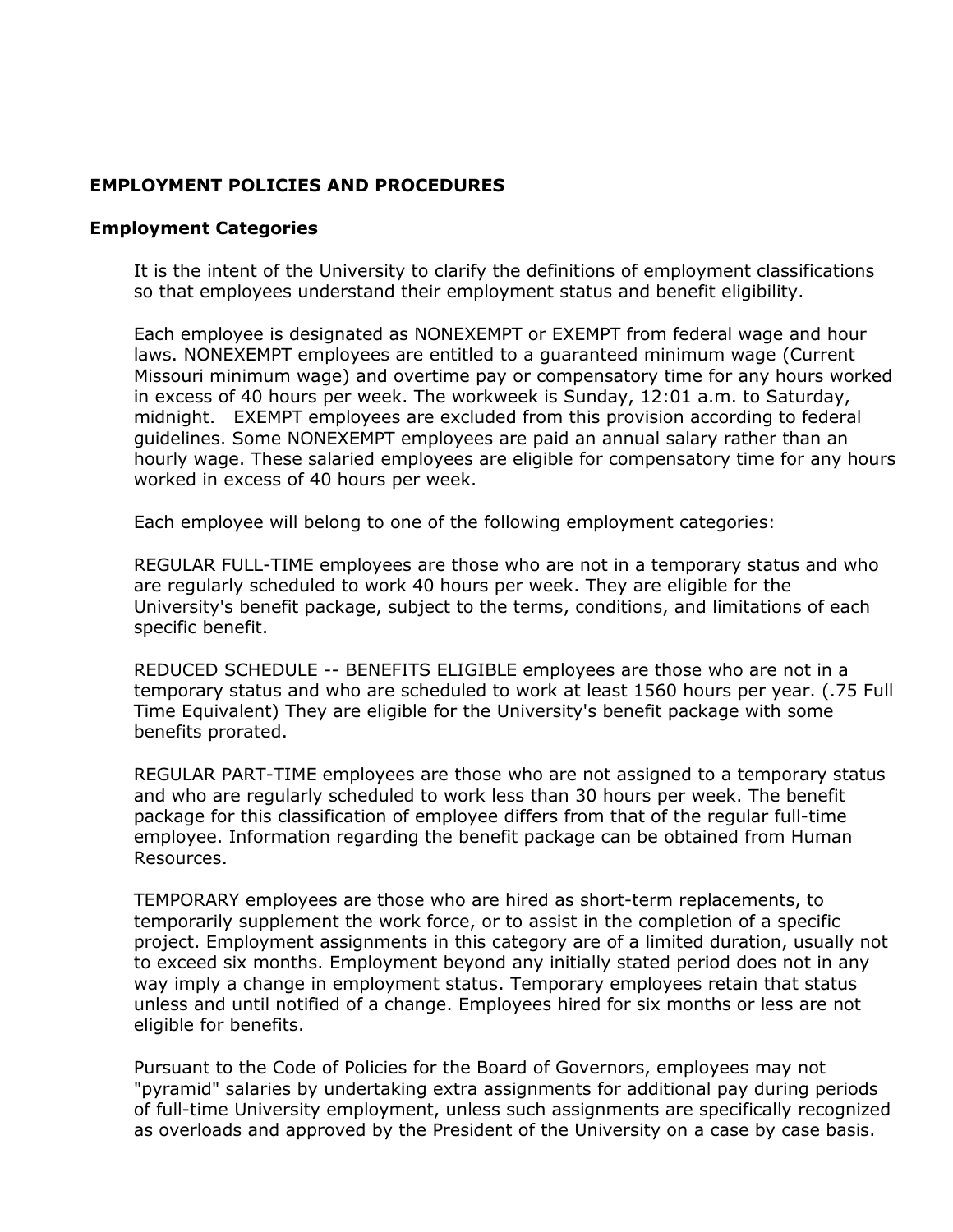Contact the Human Resources Office for more information.

## **Job Postings**

Nonacademic position openings will be posted on the Human Resources bulletin board and are also on the Web page: [http://employment.truman.edu](http://employment.truman.edu/)

### **Work Schedule**

Work schedules for employees vary throughout the organization. Supervisors have the authority to set schedules and will advise employees of their individual work schedules. The workweek is Sunday, 12:01 a.m. to Saturday, midnight.

Most offices are open from 8 a.m. to 5 p.m., Monday through Friday. Employee lunch hours should be scheduled so that the office remains open to serve the public throughout the day. Lunch hours should not be used to accumulate overtime hours or to make up regularly scheduled work hours unless requested in advance and authorized by the supervisor.

## **Attendance and Punctuality**

To maintain a productive work environment, the University expects employees to be reliable and to be punctual in reporting for scheduled work. Absenteeism and tardiness place a burden on other employees and on the University. In the rare instance when employees cannot avoid being late to work or are unable to work as scheduled, they should notify their supervisor as soon as possible in advance of the anticipated tardiness or absence. Poor attendance and excessive tardiness are disruptive and may lead to disciplinary action, up to and including termination of employment.

### **Personal Appearance**

Dress, grooming, and personal cleanliness standards contribute to the morale of all employees and affect the image the University presents to students and visitors. During business hours, employees are expected to present a clean and neat appearance and to dress according to the requirements of their position. The immediate supervisor or department head will determine what constitutes appropriate attire.

### **Performance Evaluation**

Supervisors and employees are encouraged to discuss job performance and goals on an informal, day-to-day basis to provide both supervisors and employees the opportunity to discuss job tasks, identify and correct weaknesses, encourage and recognize strengths, and discuss positive, purposeful approaches for meeting goals.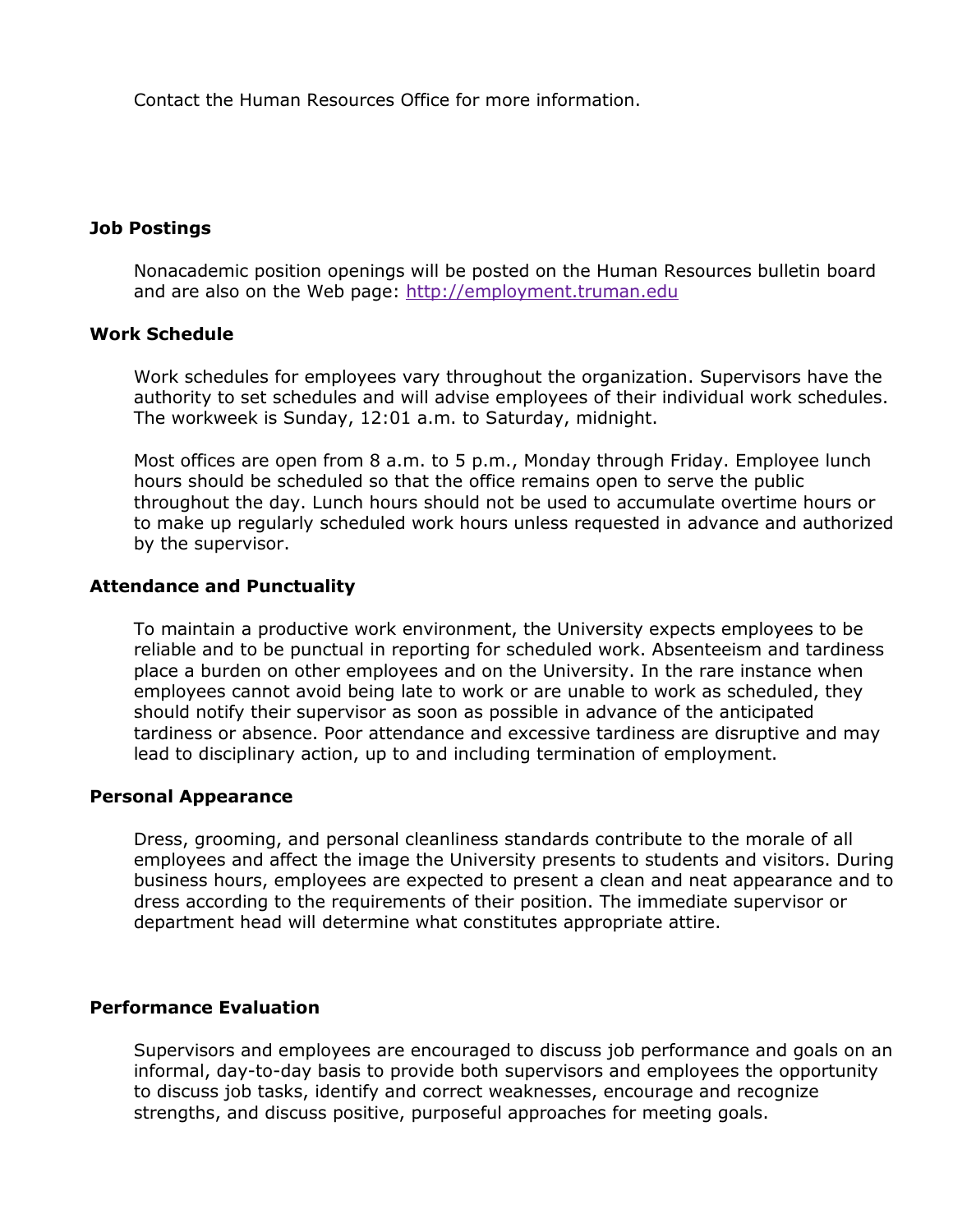All supervisors should conduct Employee Performance Appraisals at least annually. An Employee Performance Appraisal form can be found at: <http://hr.truman.edu/files/2015/06/appraisal2.pdf>

## **Resignation**

Resignation is a voluntary act initiated by the employee to terminate employment with the University. The University asks that an employee provide written notice to his/her supervisor allowing as much time as possible before the final day of employment. A minimum of two weeks is desirable to facilitate a smooth transition. Employees must be actively at work on their last day of employment.

On the last day of employment, an employee exit form must be completed at [http://processmaker.truman.edu.](http://processmaker.truman.edu/) A paper form can also be used and can be found by clicking here: [http://wp-internal.truman.edu/businessoffice/files/2015/05/Faculty-Staff-](http://wp-internal.truman.edu/businessoffice/files/2015/05/Faculty-Staff-Exit-Form.pdf)[Exit-Form.pdf](http://wp-internal.truman.edu/businessoffice/files/2015/05/Faculty-Staff-Exit-Form.pdf)

## **Employment of Relatives**

In accordance with the Missouri Constitution, no employee may participate, either directly or indirectly, in a decision to appoint or hire an employee of the University, (part-time, full-time, or student employee) who is related to such employee within the fourth degree of blood relation or marriage. Similarly, an employee may not supervise, either directly or indirectly, the work of another employee who is related within such fourth degree, unless the supervisory role is specifically approved by the President of the University.

### **Conflict of Interest and Financial Disclosure**

Employees are to refrain from personal business or other activity that could conflict with proper execution of their duties and responsibilities or which could impair their ability to make impartial decisions. Employees should subordinate their financial and personal interests to those of the University.

Pursuant to Chapter 14 of the Truman State University Code of Policies, employees are to disclose any material financial or personal interests they may have which could reasonably be seen as presenting a conflict between the interests of the University and their own financial or personal interests. It is desirable that officers and employees of the University be well informed about, and carefully adhere to, all laws regarding conflict of interest. It also is desirable that officers and employees be alert to situations which may have the appearance of a conflict of interest.

The purpose of this policy is to set forth the applicable provisions of law and to assist officers and employees in their efforts to avoid any actual or perceived conflict of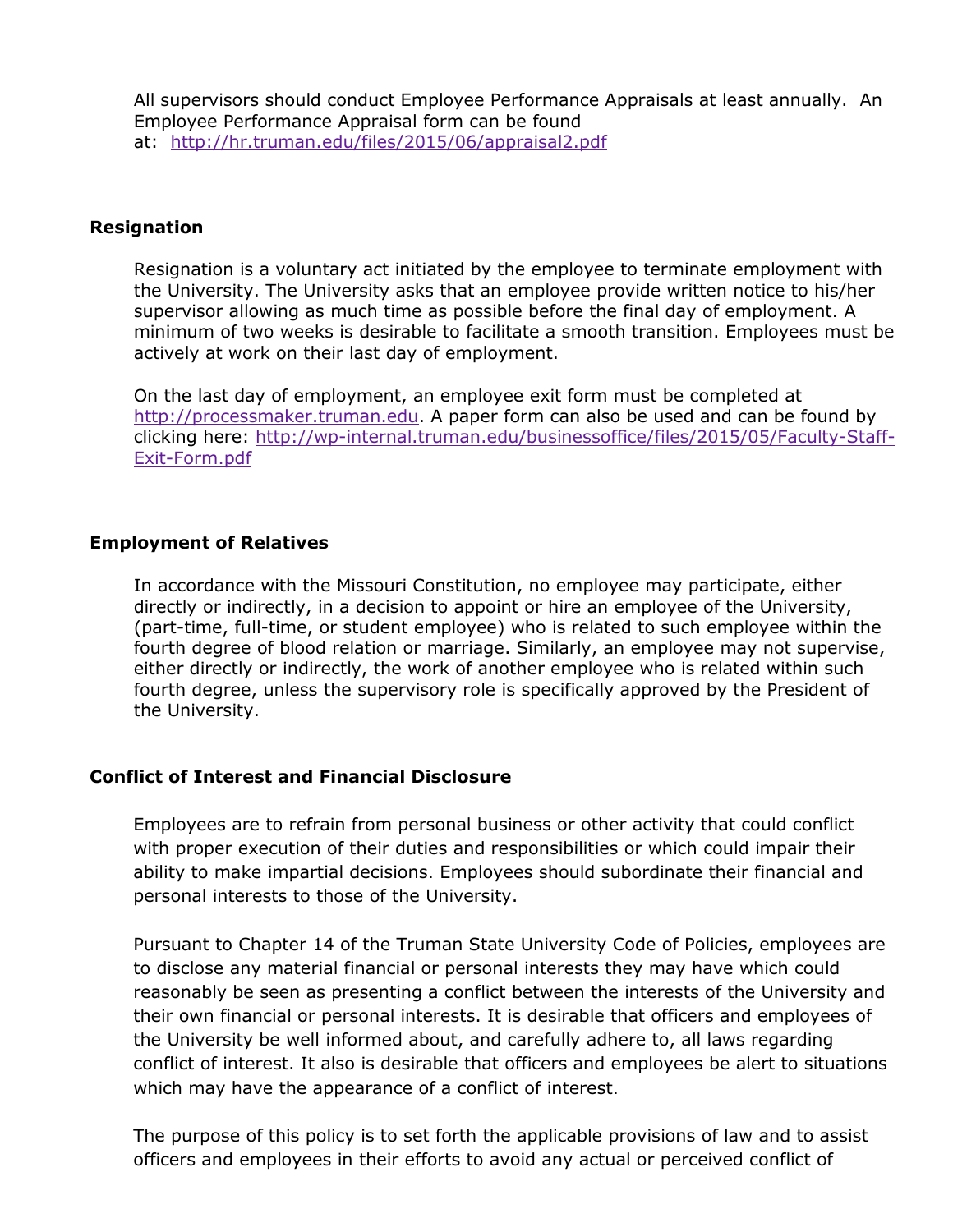interest. For the full policy of Conflict of Interest and Financial Disclosure please visit [http://www.truman.edu/wp-content/uploads/2014/02/CHAPTER-14-REVISED-](http://www.truman.edu/wp-content/uploads/2014/02/CHAPTER-14-REVISED-December-5-2015.pdf)[December-5-2015.pdf](http://www.truman.edu/wp-content/uploads/2014/02/CHAPTER-14-REVISED-December-5-2015.pdf)

### **Personnel Files**

The University maintains a personnel file on each employee. Personnel files are the property of the University, and access to the information they contain is restricted. Only supervisors and administrative personnel of the University who have a legitimate reason to review information in a file are allowed to do so.

Employees who wish to review their file should contact the Human Resources Office. With reasonable advance notice, employees may review their own personnel file in the presence of an individual appointed by the University to maintain the files.

In accordance with the Health Insurance Portability and Accountability Act (HIPAA) all records of a medical nature are maintained in separate, confidential files.

#### **Personal Data Changes**

It is the responsibility of each employee to promptly notify the University of any changes in personal data. Mailing address, telephone numbers, number and names of dependents, marital status, individuals to be contacted in the event of an emergency, educational accomplishments, and other such status reports should be accurate and current at all times. Human Resources should be notified immediately of any such changes.

### **Confidentiality**

All personnel and student files are considered privileged information. Employees may come into contact with confidential information. It is the responsibility of University employees to protect that confidentiality. Failure to do so can be grounds for disciplinary action or termination of employment.

#### **Use of Mail and Telephone**

Personal mail may be sent through the University mail services as a convenience if personally paid postage is affixed. Because of the large volume of official mail handled by mail services, an employee should not have personal mail, Federal Express, or UPS parcels sent to the University.

Employees are required to reimburse the University for any charges resulting from their personal use of the telephone. The supervisor will advise the employee of the appropriate steps to reimburse the University for personal phone calls and FAX charges.

### **Use of Computing Facilities**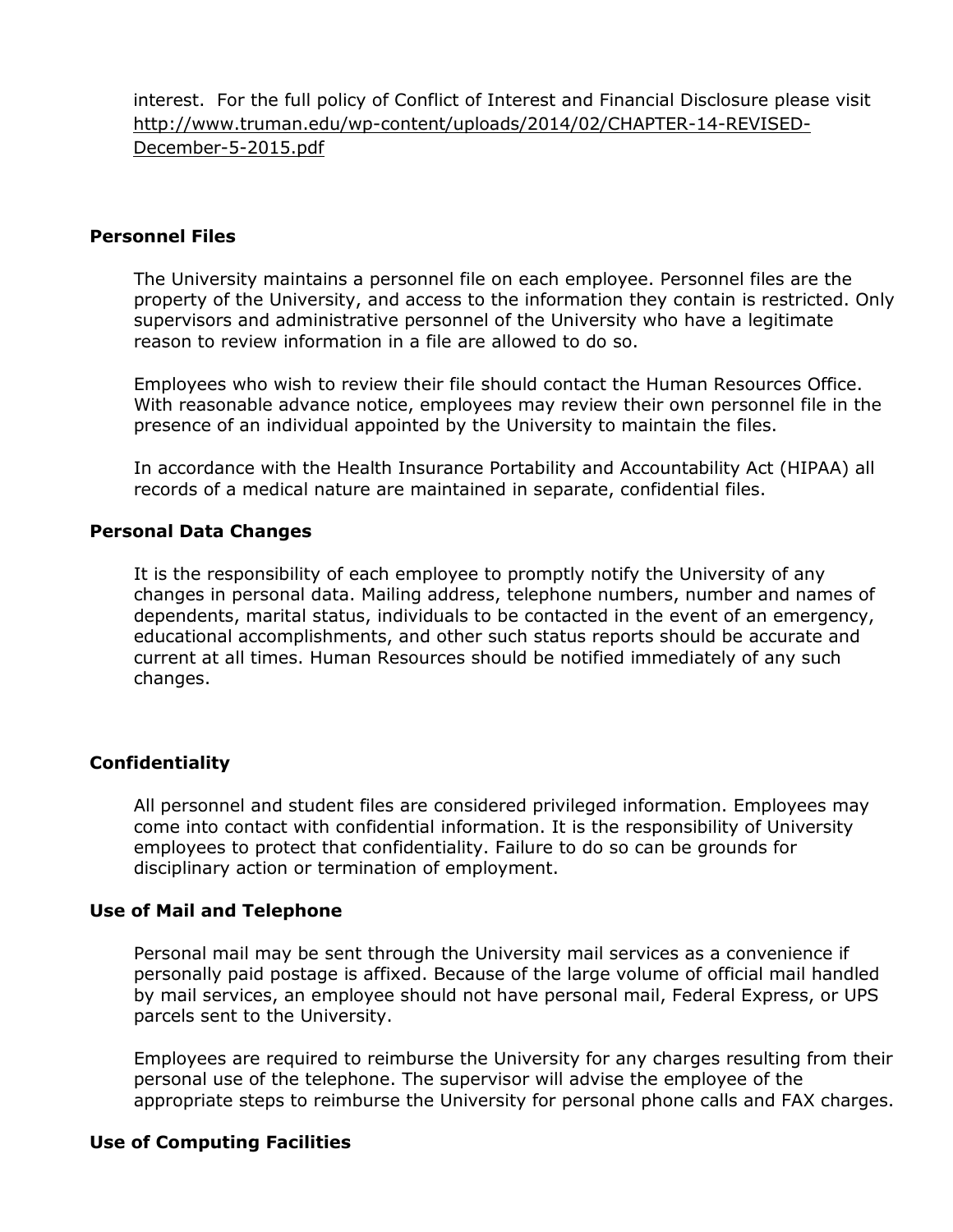Computing facilities, when provided, are intended for business use. Personal use of University computing facilities, while not encouraged, is permitted on a limited basis, on personal time, and to the extent that such use does not interfere with business functions or activities. All data and University-supplied software, including electronic mail and World Wide Web pages, installed or stored on University computers, are the property of the University. Properly licensed personal software may be installed or used to the extent that such use does not interfere with business functions or with any network to which the computer may be attached. All software and data stored on University computer systems are subject to review by appropriate University personnel. Use or installation of unlicensed software on University computers is specifically prohibited. Failure or refusal to comply with these policies may be grounds for disciplinary action or termination of employment.

Users of University computer systems may not allow other individuals to use their Truman assigned network e-mail, or other University based account. Employees and students are individually responsible for the proper use of their assigned accounts, and are accountable for any activity associated with the account. Users are also responsible for the security of their assigned accounts. Users should take proper security measures to ensure the integrity of their account, and should also report any notice of unauthorized access.

Policies concerning computer usage can be found at: <http://its.truman.edu/policies-procedures/>

### **Business and Travel Expenses**

The University recognizes and appreciates the efforts of those traveling for University purposes. Employees traveling for work should understand the University's travel policies, be comfortable while traveling and receive timely reimbursement.

At the same time, travel costs submitted for reimbursement must be incurred in accordance with established guidelines. Departments may implement policies that are more restrictive, but not more generous, as long as the more restrictive policies are consistently applied within the area.

The primary responsibility for the expense report items being properly documented and within university policy rests with the traveler and the approving supervisor. The employee is responsible for the submission of all forms related to his/her travel. The traveler may delegate responsibility for preparation of the forms to an associate but the traveler and the authorizing supervisor will retain accountability for travel expenses.

Travel Expense Report forms can be found on TruView under the Employee tab. Completed and signed forms should be submitted as soon as practical, but no later than 60 days after the traveler's return. One exception is that travel taken during June needs to be submitted in accordance with fiscal year closing dates in order to classify the travel in the appropriate fiscal year.

The complete travel policy can be found on the Business Office website: [https://wp](https://wp-internal.truman.edu/businessoffice/policies-and-procedures/travel-reimbursement-policy/)[internal.truman.edu/businessoffice/policies-and-procedures/travel-reimbursement](https://wp-internal.truman.edu/businessoffice/policies-and-procedures/travel-reimbursement-policy/)[policy/.](https://wp-internal.truman.edu/businessoffice/policies-and-procedures/travel-reimbursement-policy/)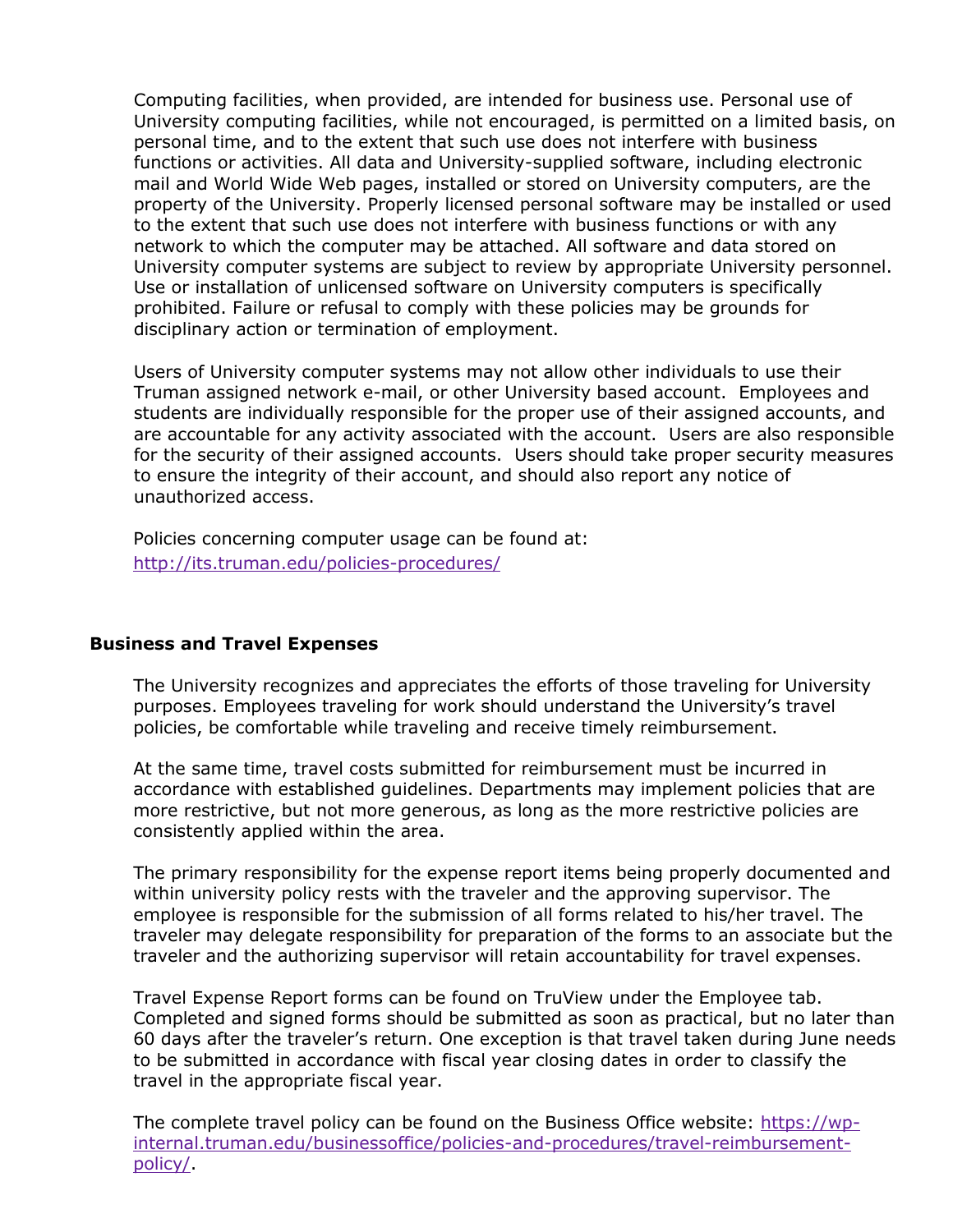## **University Property**

University property should be used only for University business. University furniture and equipment should not be moved from one office to another without notifying the inventory control section of the Business Office. University letterhead, envelopes, and facilities are intended for official University business and should not be used for nonuniversity purposes.

Employees should keep keys issued by the University carefully secured. University keys should not be loaned to others. The employee may be held responsible for the abuse of the keys by other individuals. If keys are lost, the employee will be subject to a charge for their replacement.

### **Gifts and Rewards**

According to the Code of Policies of the Board of Governors, no employee should accept any gift or favor, exceeding fifty dollars in monetary value, from any person, company, or firm which transacts, or wishes to transact, business with the University. This is not intended to prohibit the receipt of advertisement or promotional items on which the name of the advertiser is clearly displayed.

#### **Drug and Alcohol Use**

The University subscribes to the Drug-Free Schools and Communities Act of 1986 and endorses the following statement of policy to prevent the use of illicit drugs and the abuse of alcohol by students and employees.

The unlawful manufacture, distribution, dispensing, possession or use of a controlled substance is prohibited on all property owned or operated by the University, herein referred to as the University campus. The manufacture, distribution, dispensing, possession or use of intoxicating beverages is also prohibited on the University campus, except in accordance with a written policy promulgated, approved and published by the President of the University, such policy to describe the times, places and purposes for the distribution, dispensing and possession or use of intoxicating beverages on the University campus. The presence of persons under the influence of unlawful drugs or intoxicating beverages, regardless of where the use or consumption of such drugs or beverages may have occurred, is also prohibited on the University campus. Any employee who violates this policy will be subject to disciplinary action, up to and including termination of employment, and any student who violates this policy will be subject to disciplinary action, up to and including expulsion from the University.

As a condition of their employment, due to the University's receipt of federal grants, employees of the University, both full-time and part-time, 1) must abide by the prohibition against controlled substances, and 2) must notify the University, no later than five days after their conviction, of any criminal drug statute conviction for a violation occurring on the campus.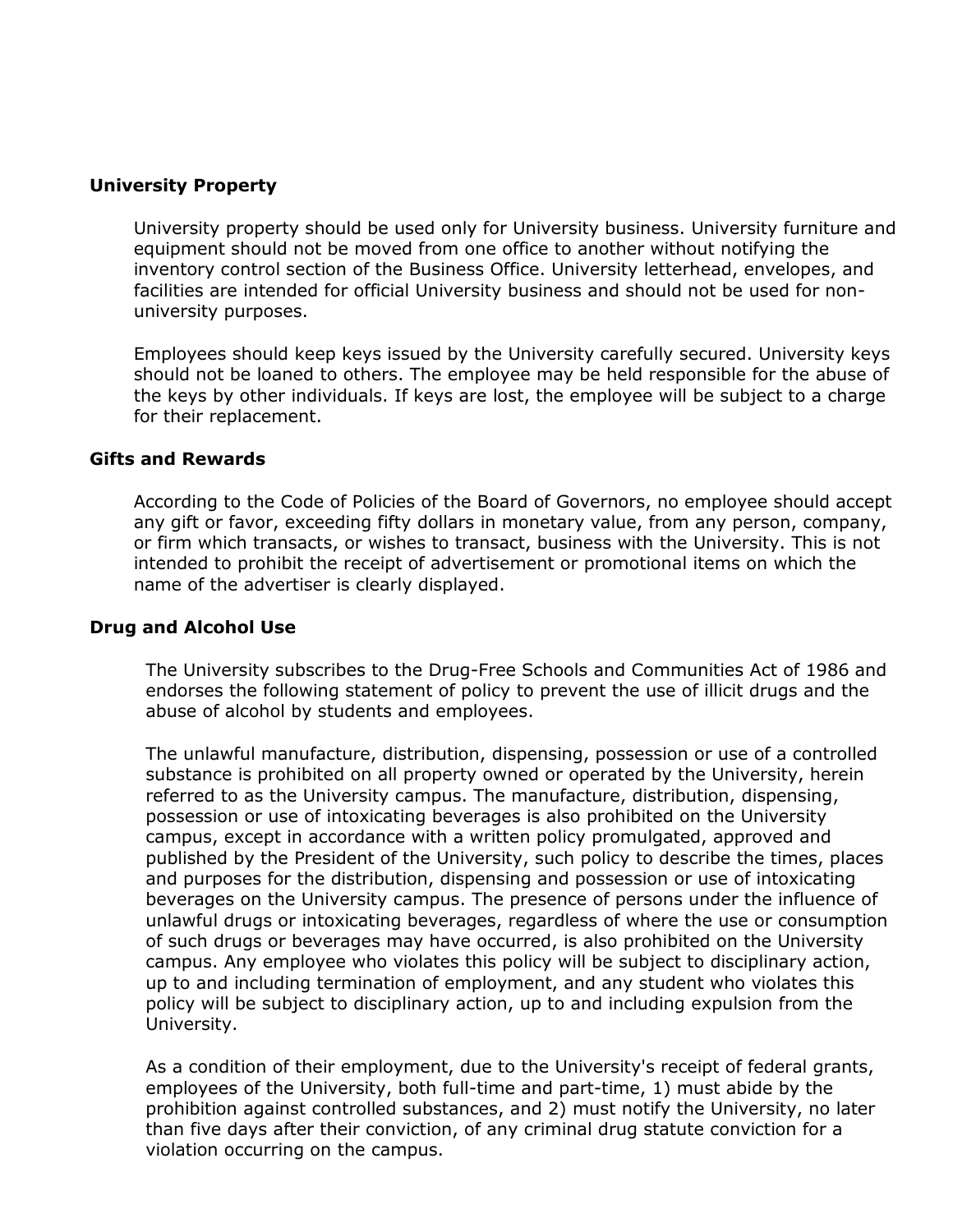The President of the University is authorized and directed to establish a drug abuse and alcohol abuse awareness program, which shall inform employees and students about:

1. The dangers of drug abuse and alcohol abuse on the campus;

2. The University's policy of maintaining a drug-free and alcohol-free campus;

3. Any available drug counseling, alcohol counseling, rehabilitation, employee assistance, and student assistance programs;

4. The penalties that may be imposed on employees and students for drug abuse or alcohol abuse violations on the University campus; and

The full Board Policy can be found at [https://www.truman.edu/wp](https://www.truman.edu/wp-content/uploads/2020/02/CHAPTER-16-REVISED-February-8-2020.doc.pdf)[content/uploads/2020/02/CHAPTER-16-REVISED-February-8-2020.doc.pdf](https://www.truman.edu/wp-content/uploads/2020/02/CHAPTER-16-REVISED-February-8-2020.doc.pdf)

The University would also like employees to be aware of:

1. Health risks, including dependence and other conditions that can be fatal

(more information [here\)](https://www.drugabuse.gov/publications/drugs-brains-behavior-science-addiction/addiction-health);

2. The legal repercussions that may result from illicit drug purchase, possession, or use, which are crimes under federal law. The Kirksville City Code and Missouri law also prohibit a variety of alcohol-related conduct, including the purchase or possession of alcohol by one under 21 years of age. Violations of law are punishable by fines, imprisonment or both.

More information about the University's Employee Assistance Program can be found at <http://hr.truman.edu/benefits/employee-assistance-program/>

# **Tobacco Restriction Policy**

Effective July 1, 2015, the use of all tobacco products, including smokeless tobacco and including electronic nicotine delivery systems (e cigarettes), is prohibited on all University property and is also prohibited in all vehicles owned or controlled by the University.

The President of the University is encouraged to initiate and promote health and wellness programs for the cessation of tobacco usage and to make such programs available for faculty, staff, and students.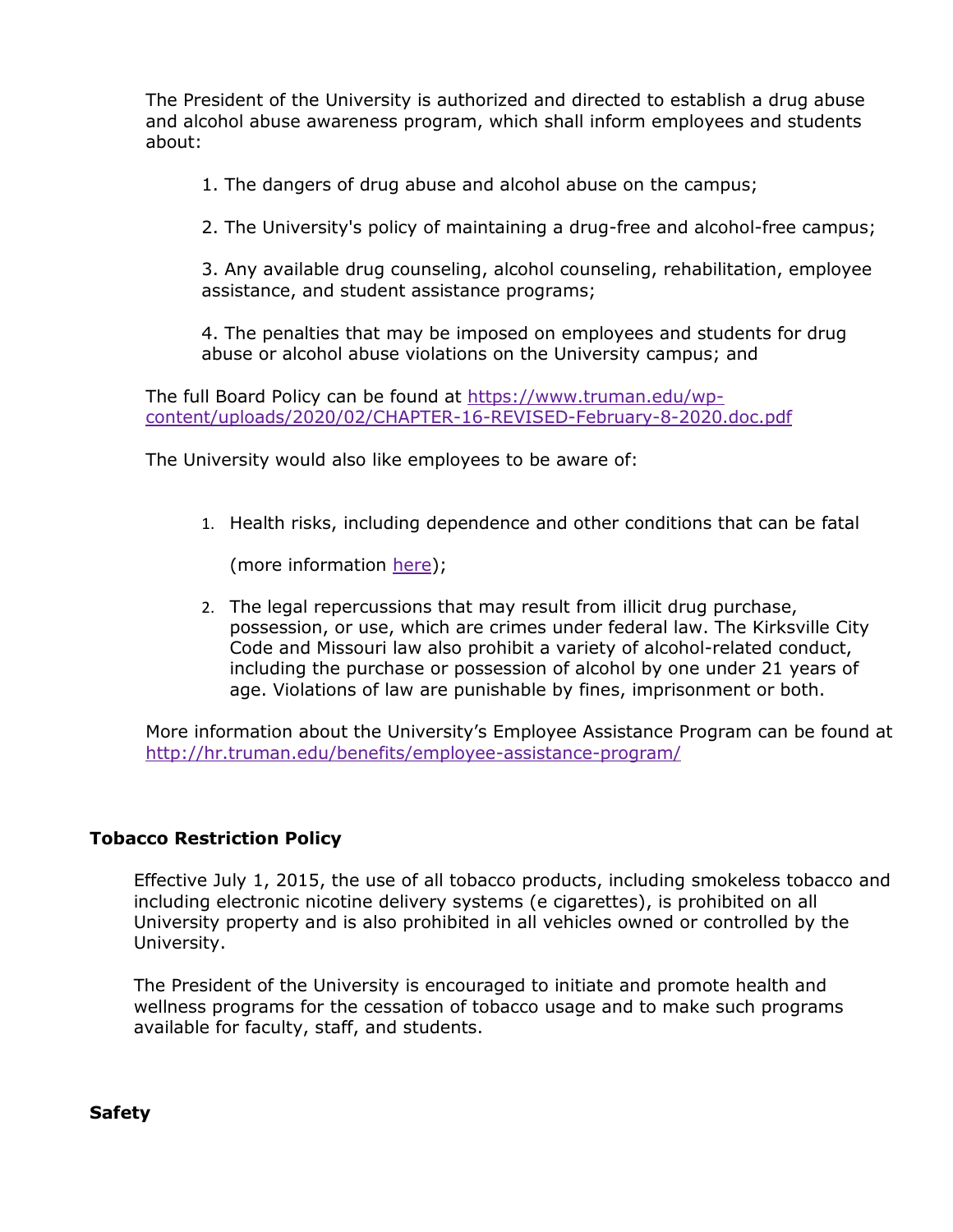To assist in providing a safe and healthful work environment for employees, the University has established a workplace safety program. Its success depends on the alertness and personal commitment of every individual.

Each employee is expected to obey safety rules and to exercise caution in all work activities. Employees must immediately report any unsafe condition to their supervisor or the physical plant safety coordinator. Employees who violate safety standards, who cause hazardous or dangerous situations, or who fail to report or, where appropriate, remedy such situations, may be subject to disciplinary action, up to and including termination of employment.

All members of the University community are encouraged to report any crime committed or emergency on campus to the Department of Public Safety (DPS) in a timely manner. DPS shares a central dispatch center with the Kirksville Police Department (KPD) and the Adair County Sheriff's Department. In case of emergency call 911, otherwise call (660) 665-5621. Dispatchers are available at these respective telephone numbers 24 hours a day to answer your call. Reported calls are investigated and referred to the appropriate department or office for action.

In the case of accidents that result in injury, regardless of how insignificant the injury may appear, employees should immediately notify the Human Resources or the appropriate supervisor. Such reports are necessary to comply with law and initiate insurance and workers' compensation benefits procedures.

First aid supplies are available in the Student Health Center and in several other offices. Building Coordinators have been designated to assist in emergencies.

# **COMPENSATION POLICIES**

### **Payday**

All employees are paid on the last working day of the month. Each paycheck will include earnings for all work performed through the end of the current payroll period except overtime, shift differential, time off without pay and any other necessary adjustments. Overtime and shift differential are paid the next month, and time off without pay is typically deducted the next month.

The University is required to withhold federal and state income tax and Social Security from the employee's check each month. Upon request to the Human Resources, some other deductions may be made, such as insurance premiums, tax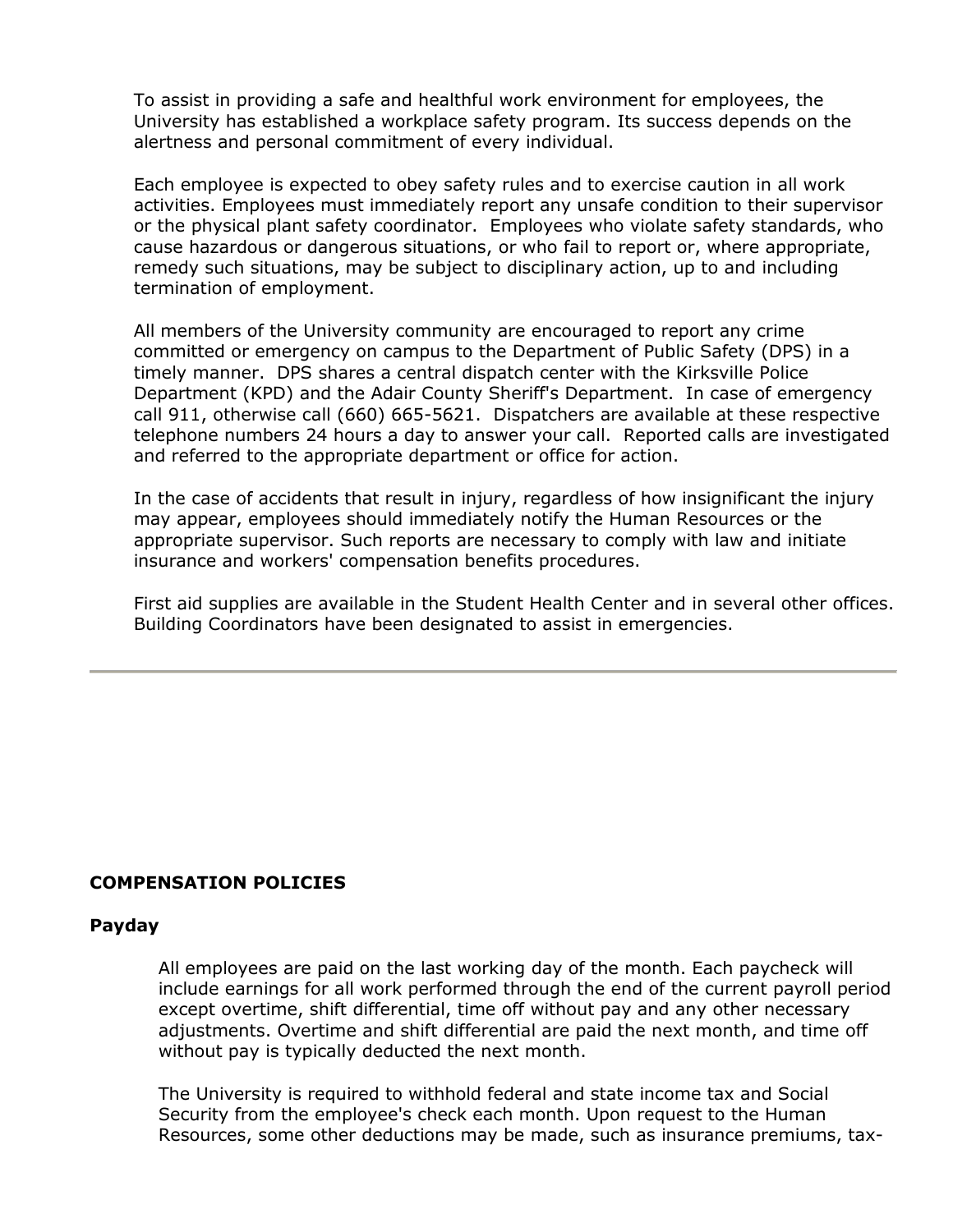sheltered annuities, cafeteria plan, credit union, United Way, and contributions to the University Foundation.

All new hires are required to sign-up for direct deposit of their monthly paycheck. Pay stubs and other payroll details are available under the "Employee" tab on TruView.

## **Overtime**

In accordance with the Fair Labor Standards Act, nonexempt employees are paid at the rate of time and one-half for overtime work. Overtime work is defined as all hours that employees are "required, suffered or permitted to work" in excess of 40 hours per week. The workweek is Sunday, 12:01 a.m. to Saturday, midnight. For the purpose of this policy, hours worked in a work week will include actual hours worked plus any holiday, vacation, or other approved leave hours. Compensatory time taken during the week is not counted. Daily work schedules may be adjusted to avoid overtime liability upon agreement of employee and supervisor.

Overtime work is not to be performed at the discretion of the employee, but must be scheduled and approved, in advance, by the employee's department head or supervisor.

Hours spent in activities and travel which are approved or required for job training or professional development will be considered as hours worked under guidelines available from the Payroll Manager.

All hours worked, including those believed to be overtime, must be recorded by nonexempt employees. Such hours worked, as well as other compensable hours such as vacation time and sick leave, must be reported to the Payroll Office on a monthly basis.

### **Compensatory Time**

A nonexempt employee eligible for overtime pay may, in lieu of cash payment, be granted compensatory time off at a rate of one and one-half hours for each hour of employment for which overtime compensation is required. Compensatory time may be accumulated to a maximum of 90 hours, which represents 60 hours of actual overtime worked. Use of the compensatory time off must be approved by the supervisor. Compensatory time accrual applies only when the hours worked are in excess of forty for the work week.

A record of compensatory time earned and taken must be noted in the TimeClock Plus attendance system. The appropriate supervisor must certify correctness of the hours reported and to evidence the agreement to accept compensatory time off in lieu of overtime pay. Compensatory time must be earned before it is taken. The use of accrued compensatory time is encouraged during slow periods within the individual's department.

At the beginning of each calendar year, compensatory time that is unused as of the cutoff date found on the [Payroll Exceptions Schedule](https://wp-internal.truman.edu/businessoffice/payroll/staff-timeclock-exceptions-schedule/) will be paid out with the January payroll. With advance, proper notice given to the Payroll Office, all or part of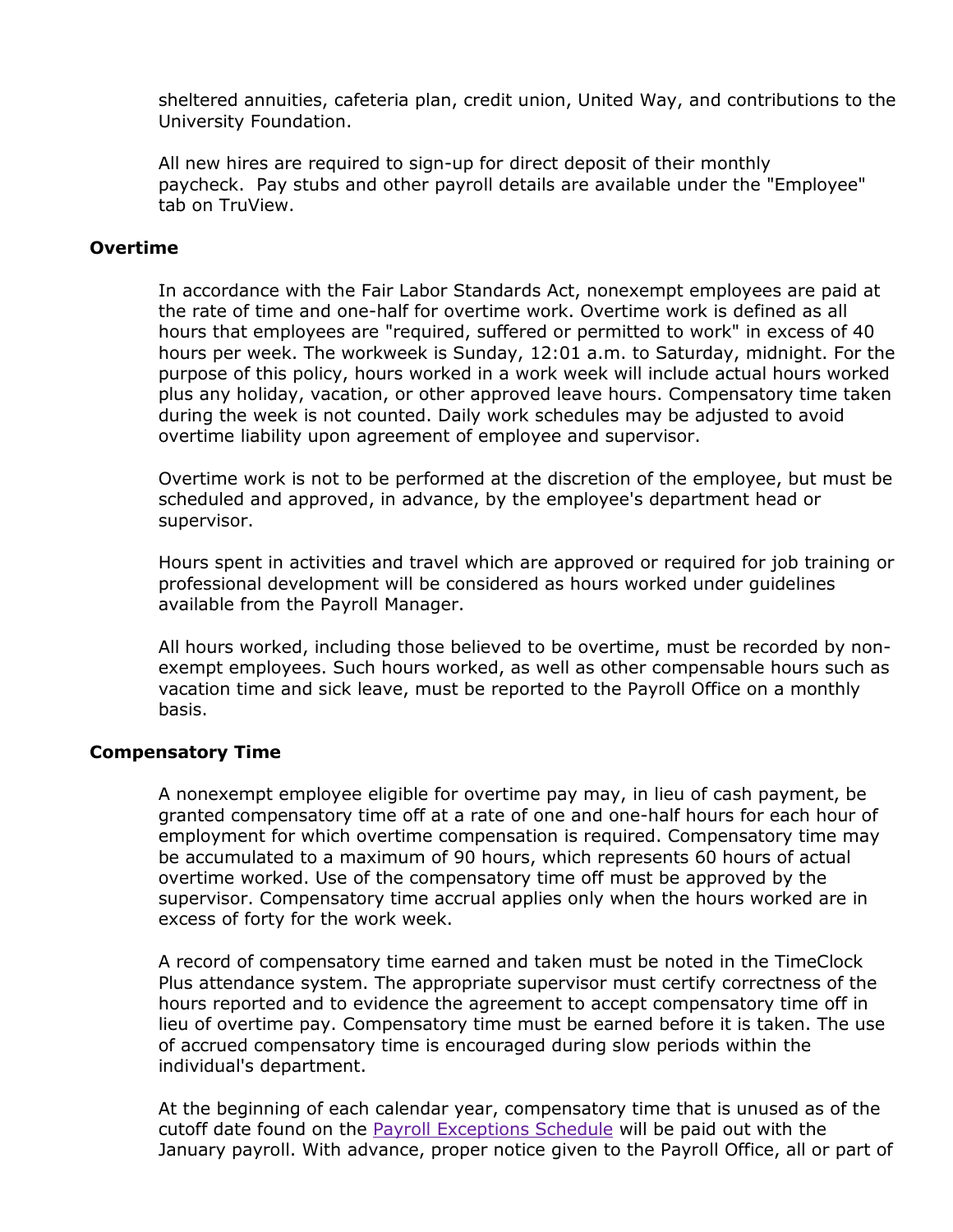an employee's compensatory time may also be paid out during other payroll cycles. If an employee transfers within Truman from one department to another, the balance of unused compensatory time will be paid to the employee by the department in which the time was accrued. Compensatory time will be paid out upon termination of employment.

## **Call-in/Call-back**

Nonexempt employees who are called back after completing their regular work schedule, or are called in to work on a day when they are not scheduled will be compensated for a minimum period of three hours. Call-in/Call-back pay does not apply to scheduled overtime.

## **On-call Time**

Nonexempt employees will be compensated for on-call time when such time is spent predominantly for the University's benefit. If an employee is required to remain on call on University premises or so close that he or she cannot use the time effectively for personal purposes, that time is defined as working time.

For more detailed regulations on compensation policies contact the Payroll Office.

# **LEAVE BENEFITS**

# **Vacation Time**

Vacation time with pay is available to eligible employees to provide opportunities for rest, relaxation, and personal pursuits. Only employees classified as "regular" (not "temporary") are eligible to earn and use vacation time as described in this policy.

Vacation time will begin to accrue at the end of the first month. For purposes of vacation time accrual, the first month shall be determined in this manner: if the employee's first day of employment is between the 1st and the 15th of the month, that is considered the first month; if the employee's first day of employment is after the 16th, the first month is considered to be the following month. Vacation time may be used, with supervisor approval, once it has accrued. The amount of paid vacation time full-time employees receive each year increases with the length of their employment as shown in the following schedule.

| <b>Years of Eligible Service</b>           | <b>Vacation Hours</b><br>Per Month | <b>Vacation Days</b><br>Per Year |
|--------------------------------------------|------------------------------------|----------------------------------|
| <b>Regular Full-time Exempt Employees:</b> |                                    |                                  |
| <b>Upon Initial Eligibility</b>            | 10 hours                           | 15 days                          |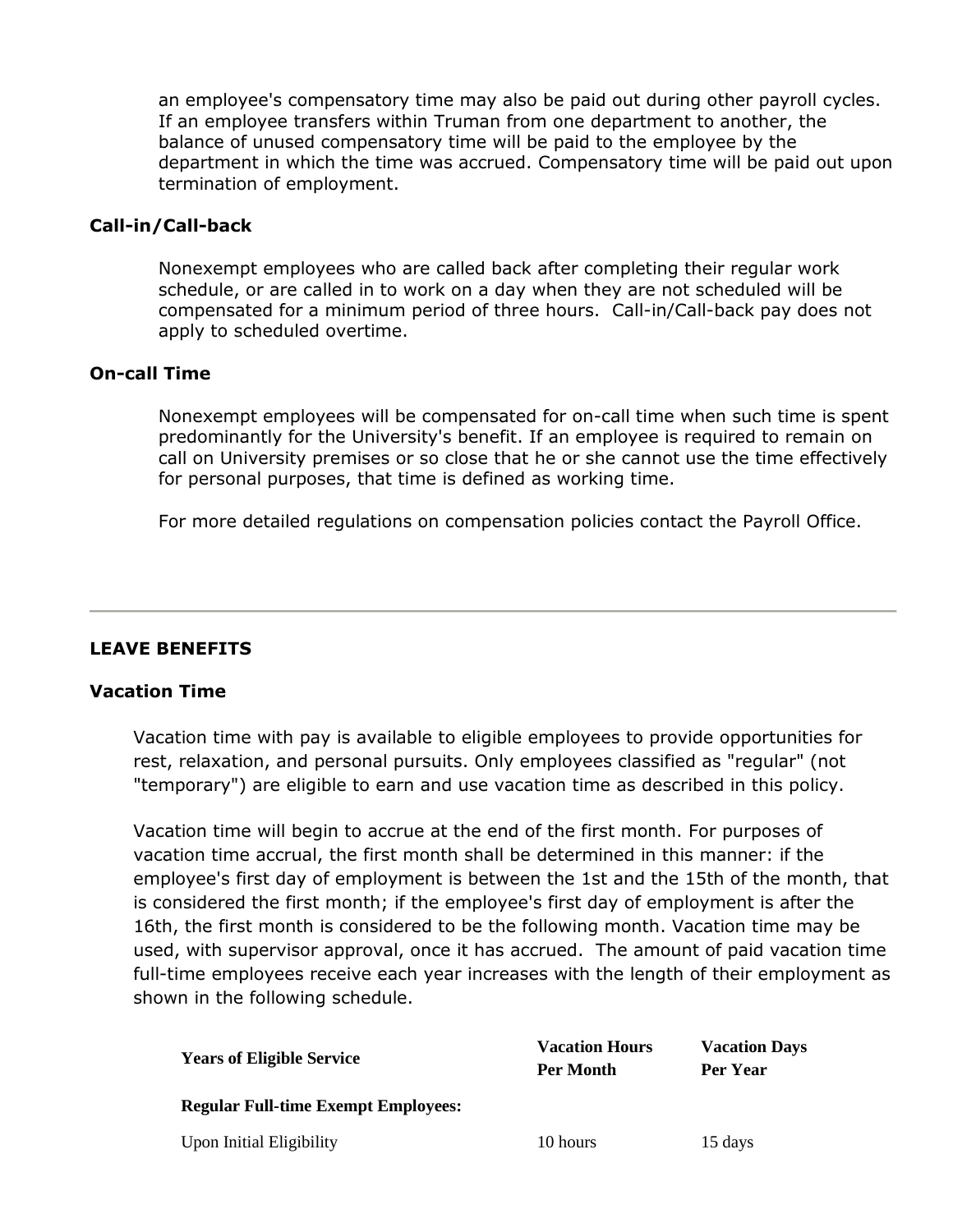| After 14 years*                               | $13.34$ hours | 20 days |
|-----------------------------------------------|---------------|---------|
| <b>Regular Full-time Nonexempt Employees:</b> |               |         |
| Upon initial eligibility                      | $6.67$ hours  | 10 days |
| After 5 years*                                | 10 hours      | 15 days |
| After 14 years*                               | $13.34$ hours | 20 days |

\*Vacation time begins accruing at the new rate at the beginning of the 6th (or 15th) benefit year.

The length of eligible service is calculated on the basis of a "benefit year." This is the 12-month period that begins when the employee starts to earn vacation time. An employee's benefit year may be lengthened for any significant leave of absence except military leave or jury duty leave.

Once employees enter an eligible employment classification, they begin to earn paid vacation time according to the schedule.

Eligible part-time employees (those who work an average of 20 hours per week over a 12-month period) will accrue vacation on a prorated basis. Vacation benefits will accrue with years of service at the same rate as regular full-time hourly employees. Contact the Human Resources Office for specific coverage details.

Non-exempt employees may use paid vacation time in minimum increments of fifteen minutes. Exempt employees may use paid vacation time in half-day or full-day increments. To take vacation, employees should request advance approval from their supervisors through the TimeClock Plus system. Requests will be considered based on a number of factors, including University needs and staffing requirements. Vacation time is paid at the employee's base pay rate at the time of vacation.

It is the responsibility of each employee to provide accurate vacation leave records to the Payroll Office via TimeClock Plus.

In the event that available vacation is not used by the end of the benefit year, employees may carry unused time forward to the next benefit year. Vacation carryover is limited to twice the amount of vacation accrued annually. Once unused vacation reaches the equivalent of twice the annual accrual, further accrual stops until accumulated vacation time is used. Vacation accrual occurs on a monthly basis and termination of accrual will also occur on a monthly basis. When the employee uses paid vacation time and brings the available amount below the cap, vacation accrual will begin again.

Upon termination of employment, employees with more than six months of service to the University will be paid for unused vacation time that has been earned through the last day of work according to the following schedule: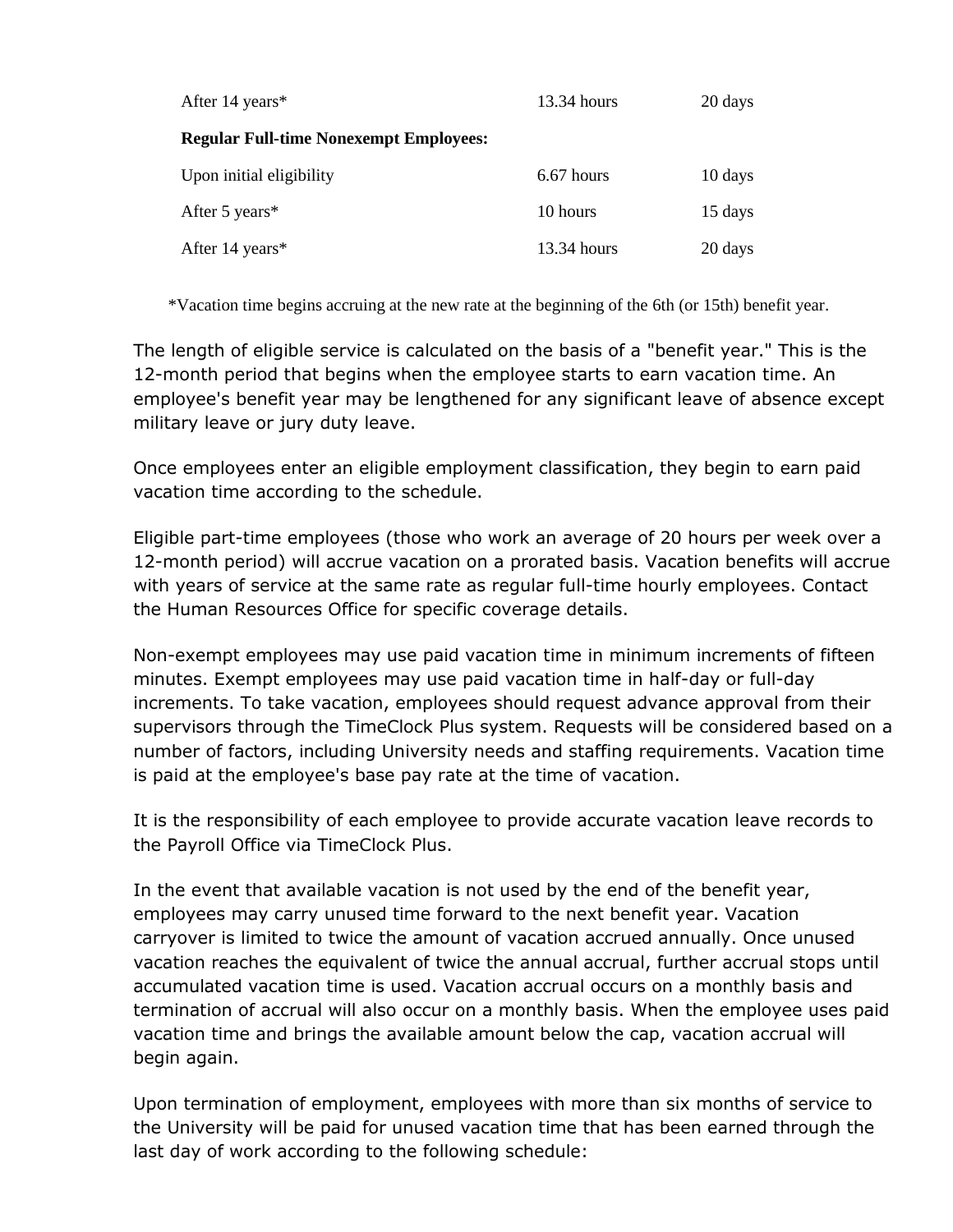- Full-time hourly (non-exempt) employees with less than 5 years of continuous service will be paid unused vacation subject to a maximum of 10 days.
- Full-time hourly (non-exempt) employees with more than 5 years and less than 15 years of continuous service will be paid unused vacation subject to a maximum of 15 days.
- Full-time exempt employees with less than 15 years of continuous service will be paid unused vacation subject to a maximum of 15 days.
- All full-time employees (exempt & non-exempt) with more than 15 years of continuous service will be paid unused vacation subject to a maximum of 20 days.

If the University terminates an individual's employment for cause, then forfeiture of unused vacation may result.

# **Sick Leave**

The University provides paid sick leave to all eligible employees for periods of temporary absence due to illness or injury. Eligible full-time employees will accrue sick leave benefits at the rate of 12 days per year (one day for every full month of service), 3/4-time employees will accrue 9 days per year (.75 day for every full month of service), and half-time employees will accrue 6 days per year (.5 day for every full month of service). Sick leave schedules not listed should be addressed with Payroll in the Business Office.

Employees can request use of paid sick leave once it has accrued. Non-exempt employees can use paid sick leave in minimum increments of fifteen minutes. Exempt employees should report any absence of one-half day or more. Sick leave is to be used in the event of illness, injury, or scheduled health related appointments for the employee or an immediate family member.

Employees requesting sick leave may, after an absence of three consecutive work days, be required to submit a statement from their attending physician. FMLA leave may be applicable.

Employees who are unable to report to work due to illness or injury should notify their direct supervisor before the scheduled start of their work day if possible. The direct supervisor must also be notified of each additional day of absence.

Compensation for sick leave will be calculated based on the employee's base pay rate at the time of absence and will not include any special forms of compensation.

Unused sick leave benefits will not be paid to employees but will be credited toward MOSERS retirement upon termination of employment if the employee is vested. Onetwelfth of a year of service will be credited to the employee's total employment time for each 21 days of unused sick leave reported by the University at the time of termination. In order to provide this benefit, Payroll must have accurate records of sick leave used. It is the responsibility of each employee to provide accurate records to Payroll. No unused sick leave will be reported to MOSERS if Payroll cannot verify days used.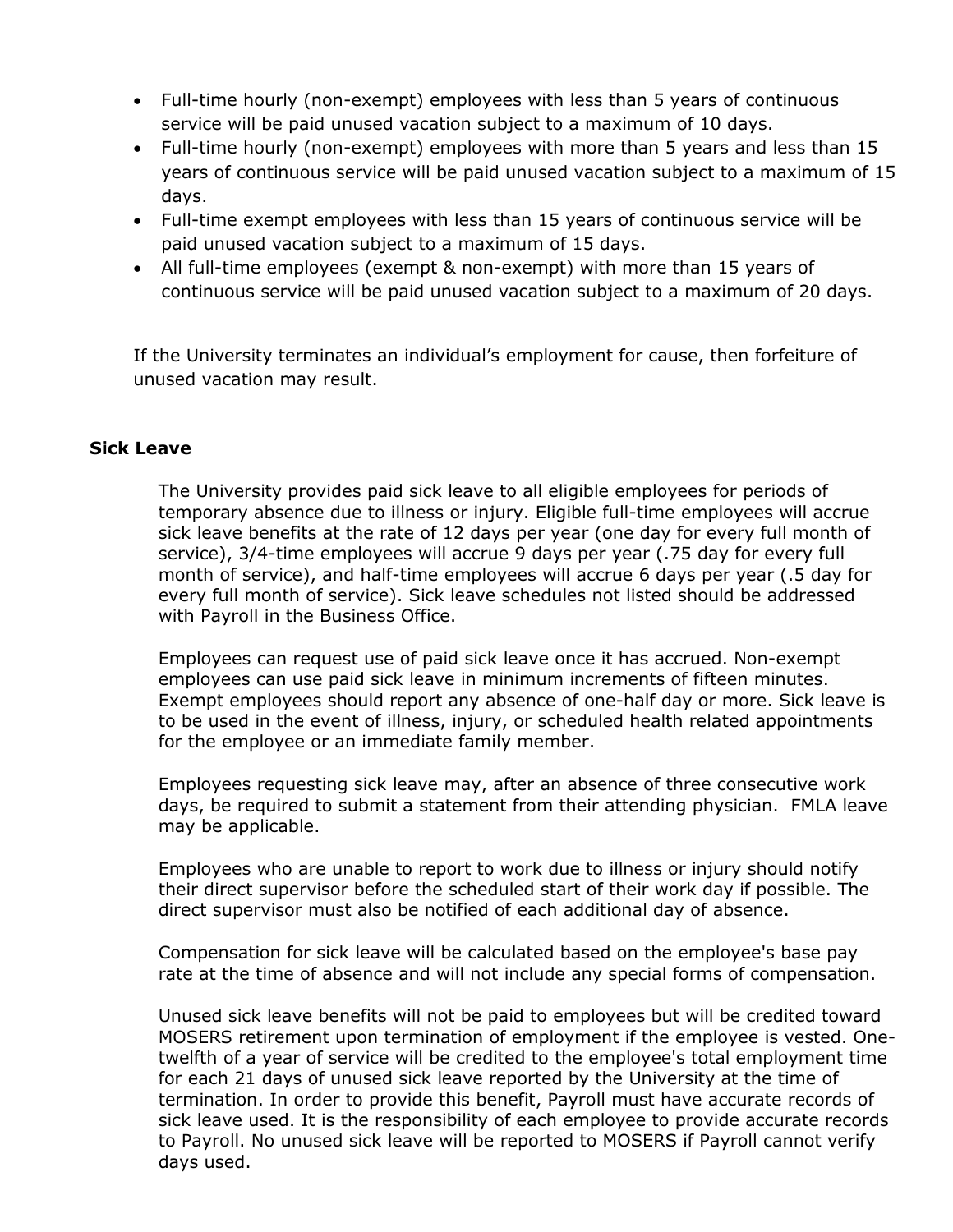Employees who have one year of continuous service and have worked at least 1,250 hours in the previous twelve month period, are covered under the Family and Medical Leave Act of 1993. For more information see the FMLA section of this handbook or contact the Human Resources.

## **Leave Accruals While Absent Without Pay (Effective 3/18/2018)**

If a non-exempt staff member goes into leave without pay status during any given pay period, the following pay period, their leave accruals will be reduced by the same number of hours they were in leave without pay status. For example, a nonexempt staff member goes into leave without pay status four hours during a pay period. The next pay period, their leave accruals will be reduced by four hours.

This policy does not apply to staff who have been approved by the University for a Family Medical Leave Act (FMLA) arrangement.

### **Holidays**

The University will grant paid holiday time off upon employment to an eligible classification. The holiday schedule is based on the academic calendar and is subject to change each year.

Holiday pay will be calculated based on the employee's straight-time pay rate (as of the date of the holiday) times the number of hours the employee would otherwise have worked on that day. An employee who works on a recognized holiday will be paid at one and one half times his/her base rate for all hours worked, in addition to holiday pay.

To be eligible for holiday pay, employees must work the last scheduled day immediately preceding the holiday and the first scheduled day immediately following the holiday, unless excused with approved paid leave.

If a recognized holiday falls during an eligible employee's paid absence (such as vacation or sick leave), holiday pay will be provided instead of the paid time off benefit that would otherwise have applied.

The observance of special recognized religious holidays may be permitted. The employee should make arrangements in advance with the department supervisor. In such cases, time off is charged to accumulated vacation leave, accrued compensatory time, or leave without pay.

### **Break time for Nursing Mothers**

The University will provide adequate facilities for an employee to express breast milk for her nursing child for up to one year following the birth of a child. Employees who are nursing mothers will be provided a reasonable amount of break time to express milk as frequently as needed. The University will provide a place to be used by an employee to express breast milk. A bathroom, even if private, is not a permissible location. If the space is not dedicated to the nursing mother's use, it must be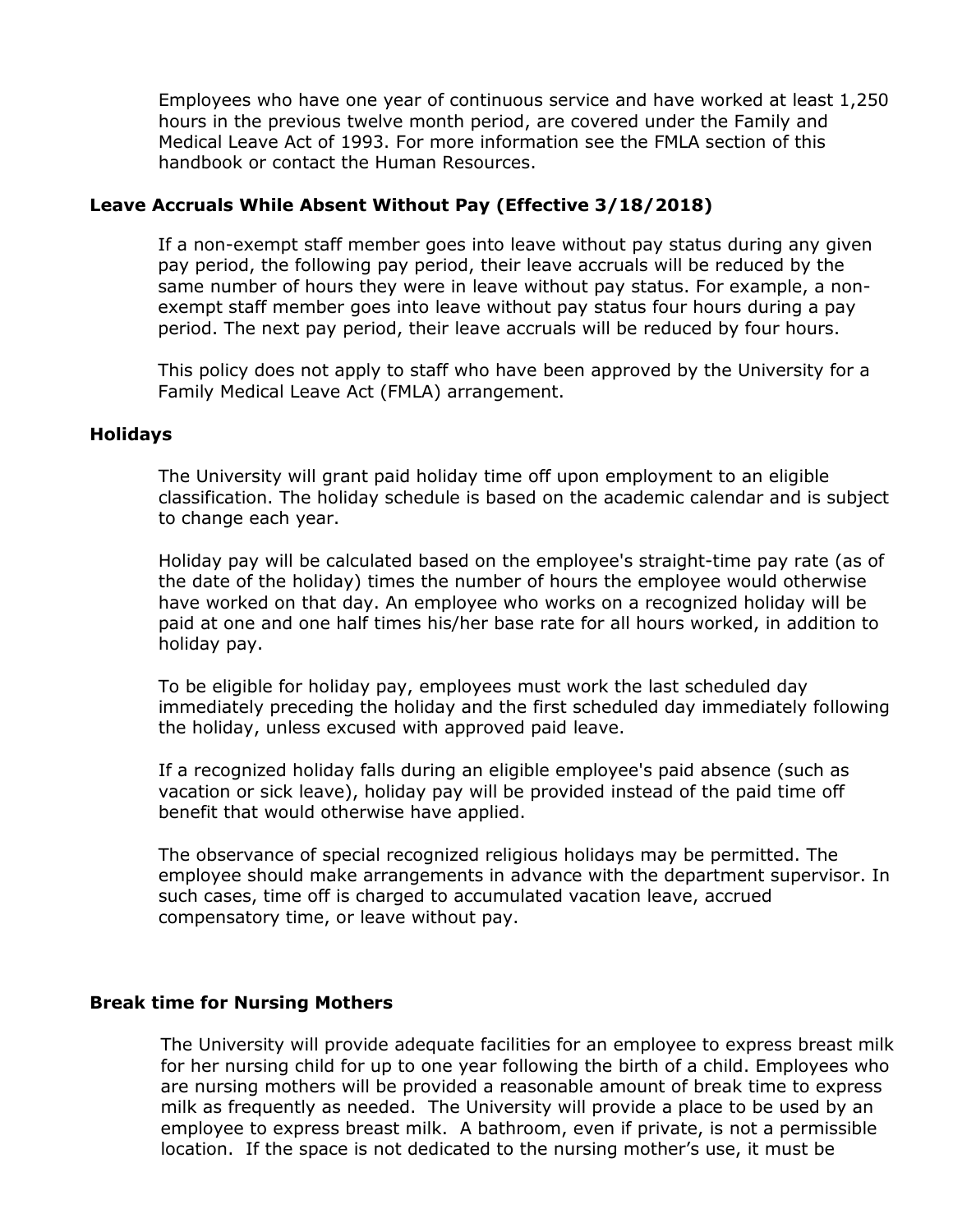available when needed. The space will be shielded from view, and from any intrusion by co-workers or the public. The University is not required to pay nursing mothers for breaks taken for the purpose of expressing breast milk however, if paid breaks are already provided, an employee who uses that break time to express breast milk must be paid in the same way that other employees are compensated for break time.

#### **Funeral Leave**

Full-time employees may be granted necessary time off in the event of the death of the employee's family member. Time off with compensation may be granted for a maximum of three working days for the death of wife, husband, mother, father, son, daughter, brother, sister, grandchild, step parent, step child, mother-in-law or father-in-law. One working day will be allowed with compensation for the death of sister-in-law, brother-in-law, aunt, uncle, grandparent, grandparent of spouse, great grandparent, or great grandchild unless the employee can show cause for up to three days leave. Funeral pay is calculated on the employee's base pay rate at the time of absence. Employees who wish to take time off due to the death of a family member should notify their supervisor immediately.

Employees may, with their immediate supervisor's approval, use any available vacation, accrued compensatory time, or accrued medical leave to take additional days associated with funeral leave.

### **Medical Leave Bank**

The Medical Leave Bank (Bank) provides additional paid medical leave for employees who have exhausted their accrued medical and vacation leave benefits as a result of their own catastrophic illness, or as a result of an employee's need to care for a spouse, child or parent who is suffering from a catastrophic illness. The Bank serves as a depository into which participating employees may voluntarily contribute leave for allocation to other participating employees.

\*\*Note – the Medical Leave Bank Program is being updated. (7/1/2016)

For more information please contact the Human Resources or go to:

<http://hr.truman.edu/programs/mlb/index.asp>

#### **Jury Duty**

The University encourages employees to fulfill their civic responsibilities by serving jury duty when so required. Regular full-time employees are eligible for paid jury duty leave for a reasonable period of time. Regular part-time employees may receive paid jury duty leave for hours they would normally be scheduled to work.

Employees must show proof of jury duty appointment to their supervisor as soon as received so that the supervisor may make arrangements to accommodate their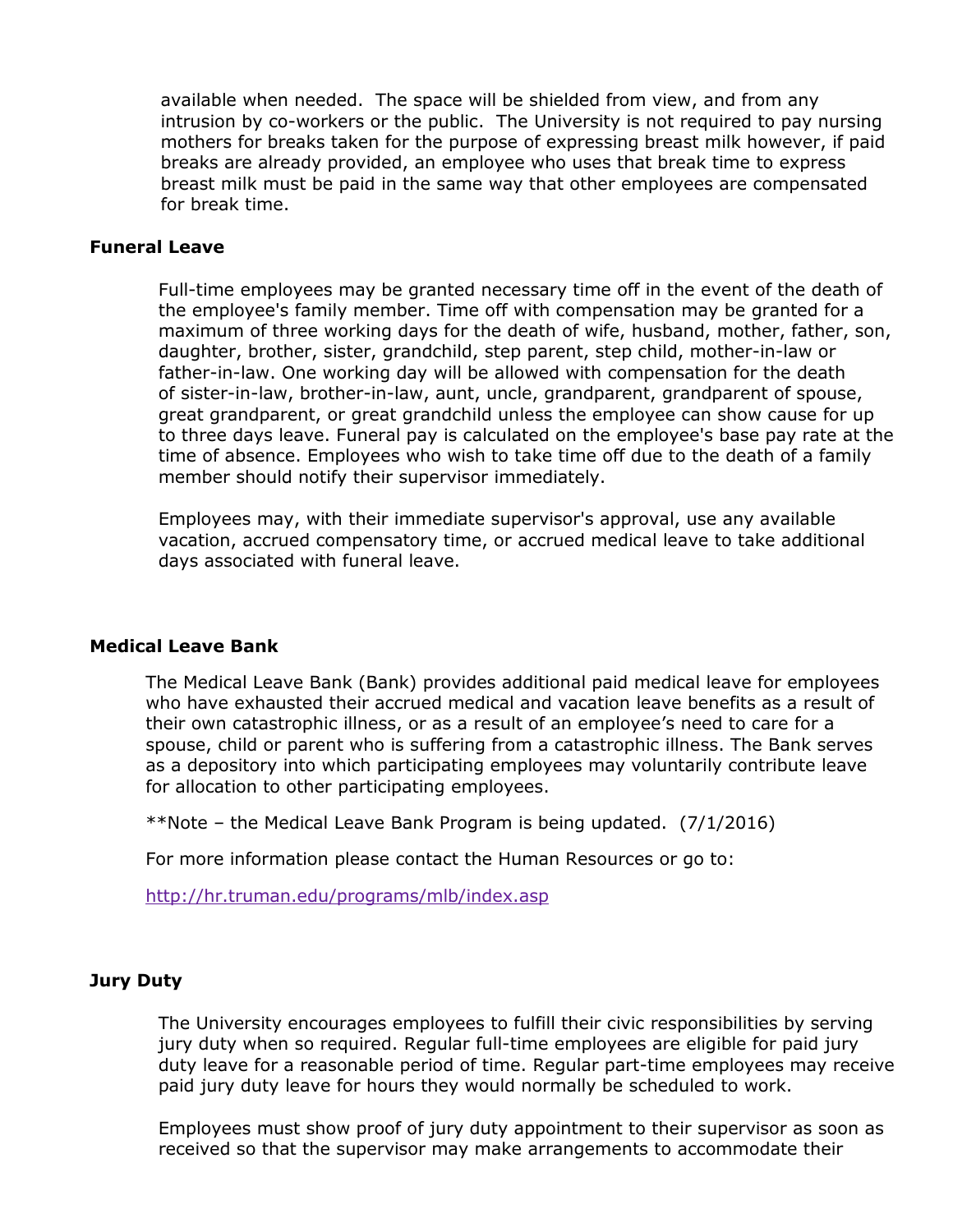absence. Copies of the proof of jury duty should be provided to Payroll. Non-exempt employees should report time missed for jury duty in hourly increments. Exempt employees should report absences of one-half day or more. The employee shall report to work following jury duty whenever there are at least four working hours left in his or her work shift, excluding reasonable travel time.

Either the University or the employee may request an excuse from jury duty if, in the University's judgment, the employee's absence would create serious operational difficulties.

The University will continue to provide university-paid health insurance benefits for the full term of the jury duty absence. Vacation, sick leave, and holiday benefits will continue to accrue during jury duty leave.

### **Military Leave**

A military leave of absence will be granted to regular full-time or part-time employees to attend scheduled drills or training or if called to active duty.

Employees will continue to receive pay while on leave not to exceed 15 working days in any federal fiscal year (October 1 - September 30). The University will not pay the employee for those days within the dates of the orders that he/she would not normally have been working. The portion of any military leave of absence in excess of 15 working days will be unpaid. However, employees may use any available paid time off for the absence.

Subject to the terms, conditions, and limitations of the applicable plans for which the employee is otherwise eligible, health insurance benefits will be provided by the University for the full term of the military leave of absence.

Employees on active duty training assignments or inactive duty training drills are required to return to work for the first regularly scheduled shift after the end of training, allowing reasonable travel time. Employees on longer military leave must apply for reinstatement in accordance with all applicable state and federal laws.

Every reasonable effort will be made to return eligible employees to their previous position or a comparable one. They will be treated as though they were continuously employed for purposes of determining benefits based on length of service, such as the rate of vacation accrual and job seniority rights.

## **Time Off to Vote**

The University encourages employees to fulfill their civic responsibilities by participating in elections. If employees are unable to vote in an election either before or after their regular work schedule, the University will grant up to three hours of paid time off to vote, unless the polls are open for three consecutive hours outside the employee's work schedule. If necessary, arrangements should be made with the employee's supervisor.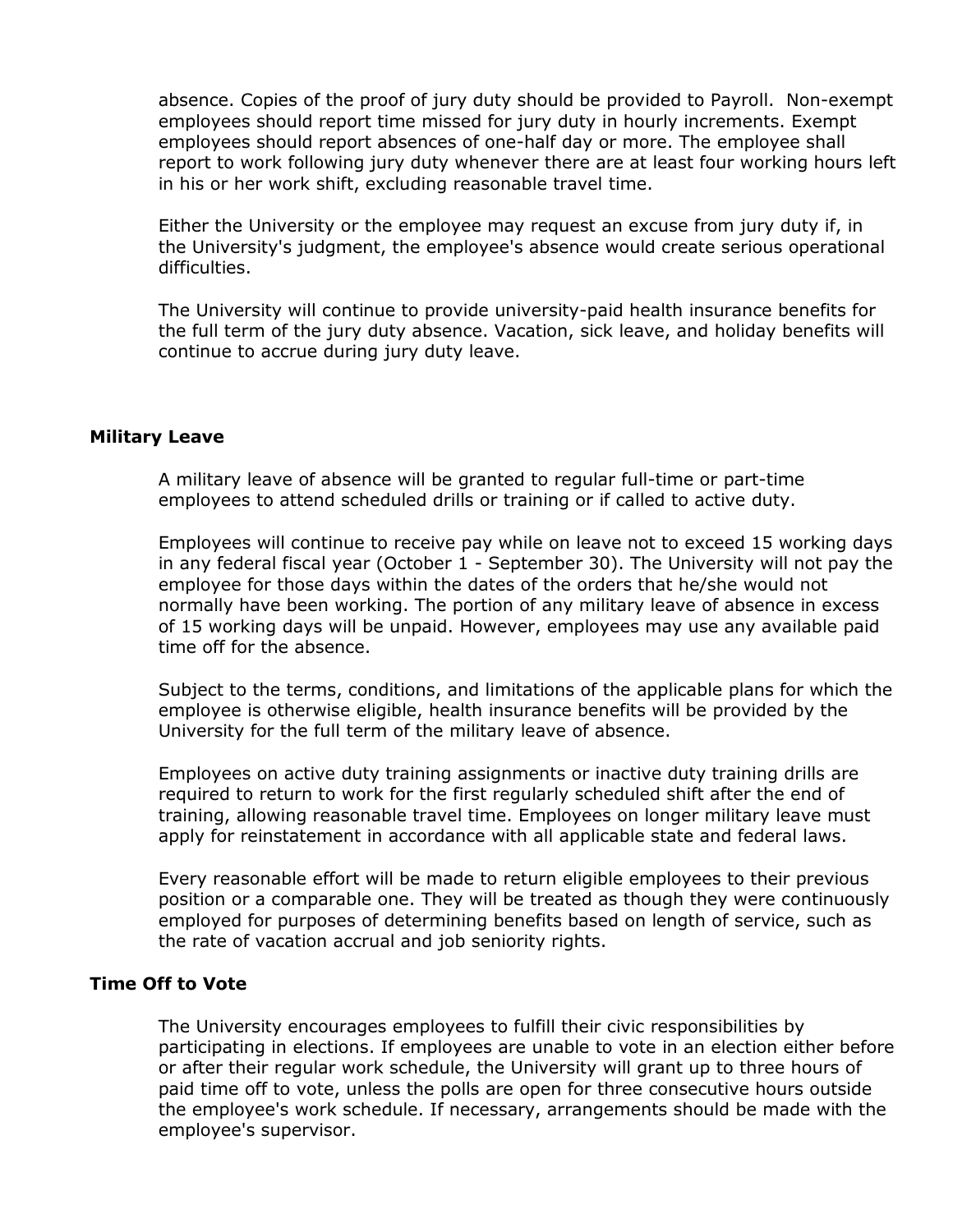#### **OTHER BENEFITS**

#### **Health Insurance**

The University's health coverage and prescription drug benefits are available for all regular employees who work an average of 30 hours per week over a 12 month period. All benefits are effective the first day of the month following employment. The employee may purchase health insurance for his/her dependents under the guidelines of the current provider.

#### **Dental Insurance**

Dental insurance is available for all regular full-time employees and their dependents. The effective date is the first day of the month following employment.

#### **Vision Care**

Vision insurance is available to all regular full-time employees and their dependents. The effective date is the first day of the month following employment.

# **Life Insurance**

Life insurance coverage for all full-time employees, equal to the employee's annual salary rounded up to the next \$1,000, is paid by the University and is effective the first day of the month following employment. The employee may purchase additional coverage (up to 3x\* their annual salary) through monthly payroll deduction. The employee may also purchase dependent life insurance coverage in the amount of \$5,000, \$10,000, or \$15,000\*.

\*Life insurance for employees at the 3x salary rate and dependents at \$15,000 requires the submission of answers to a medical questionnaire and in some cases, medical exam.

#### **Accident Insurance**

Accident insurance is available to all regular full-time employees and their dependents. The effective date is the first day of the month following employment.

#### **Disability Insurance**

Long-term disability coverage is paid in full by the University for all full-time employees. The policy provides a monthly income if an employee is totally disabled for an extended period as a result of an accident or sickness. Benefits equal to 60 percent of regular monthly earnings are payable after a 180 day waiting period and continue as long as the employee remains disabled, or until age 65 (or later if disability occurs after age 60). The employee must also apply for social security disability.

Optional short-term disability coverage is available to all regular full-time employees. Short-term disability insurance provides income if you become disabled due to an injury or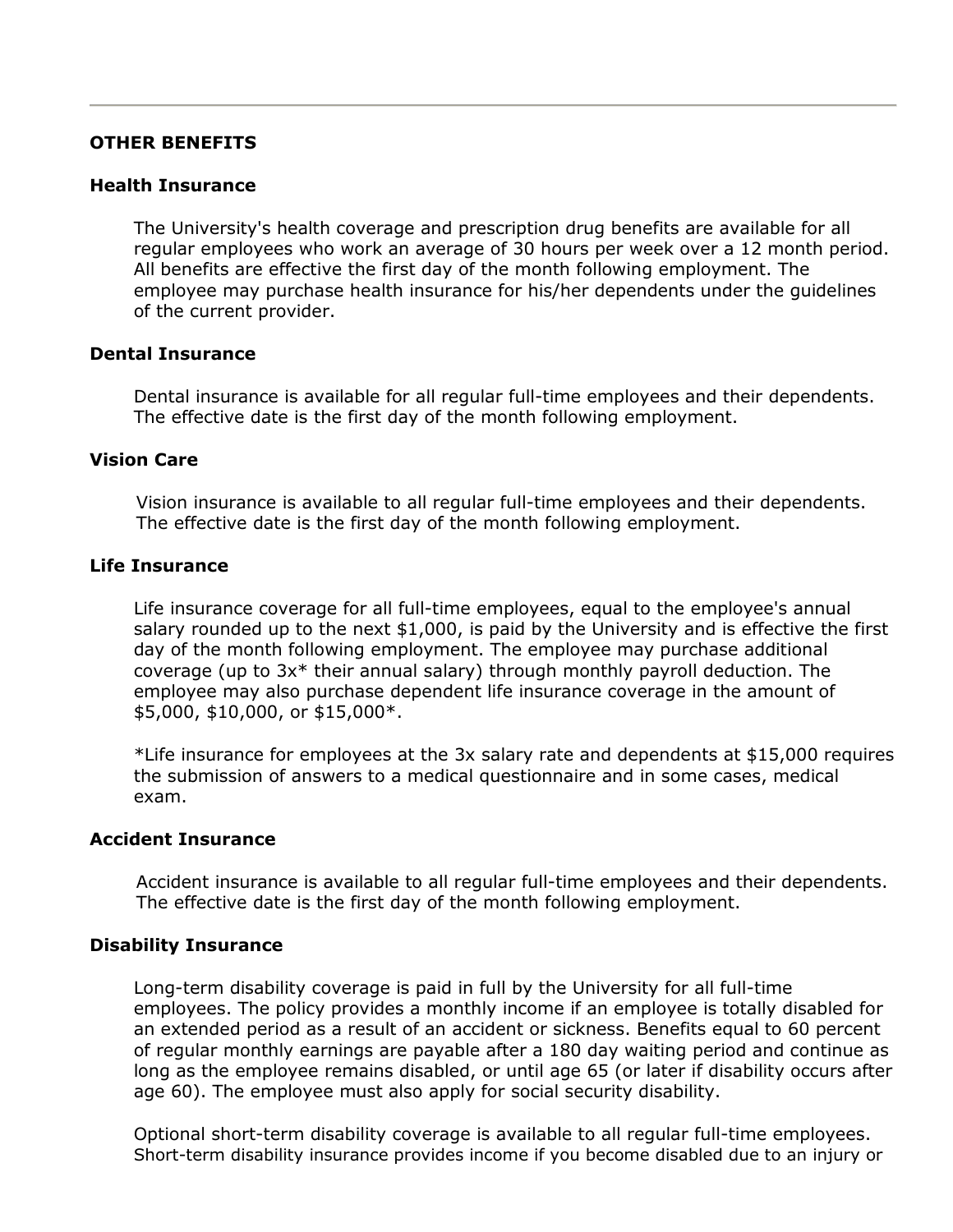illness after a waiting period, either 14 or 29 days. The short-term disability plan pays you a weekly benefit after the start of your disability and pays 60 percent of your weekly salary with a maximum weekly benefit of \$2,000/week.

## **Workers' Compensation Insurance**

The University provides a comprehensive workers' compensation insurance program at no cost to employees. This program covers any injury or illness sustained in the course of employment that requires medical, surgical, or hospital treatment. Subject to applicable legal requirements, worker's compensation insurance provides benefits after a short waiting period or, if the employee is hospitalized, immediately.

Employees who sustain work-related injuries or illnesses should inform their supervisor immediately. No matter how minor an on-the-job injury may appear, it is important that it be reported. This will enable an eligible employee to qualify for coverage as quickly as possible. If the injury occurs outside of normal working hours and qualifies as an emergency, treatment should be obtained and a report made on the next business day. Employees must initially receive all necessary medical treatment from the designated Workers' Compensation physician, except in an emergency situation.

If an employee is temporarily disabled by a job injury or illness, he/she will receive taxfree income until released by the doctor to return to work. Payment are two-thirds of the average weekly pay, up to a maximum set by state law. Payments are not made for the first three days unless the employee is hospitalized or unable to work for more than 14 days. Evidence of checks received from Workers' Compensation must be provided to Payroll in the Business Office.

Neither the University nor the insurance carrier will be liable for the payment of workers' compensation benefits for injuries that occur during an employee's voluntary participation in any off-duty recreational, social, or athletic activity sponsored by the University.

# **Benefits Continuation (COBRA)**

The federal Consolidated Omnibus Budget Reconciliation Act (COBRA) gives employees and their qualified dependents the opportunity to continue health and dental insurance coverage under the University's health plan when a "qualifying event" would normally result in the loss of eligibility. Some common qualifying events are resignation, termination of employment, death of an employee, a reduction in an employee's hours, a leave of absence, an employee's divorce or legal separation, or a dependent child no longer meeting eligibility requirements.

Under COBRA, the employee or dependent pays the full cost of coverage at the University's group rates plus an administration fee. The University provides each eligible employee with written notice describing rights granted under COBRA when the employee becomes eligible for coverage under the University's health insurance plan. The notice contains important information about the employee's rights and obligations. It is the employee's obligation to keep the University informed of changes in dependent status.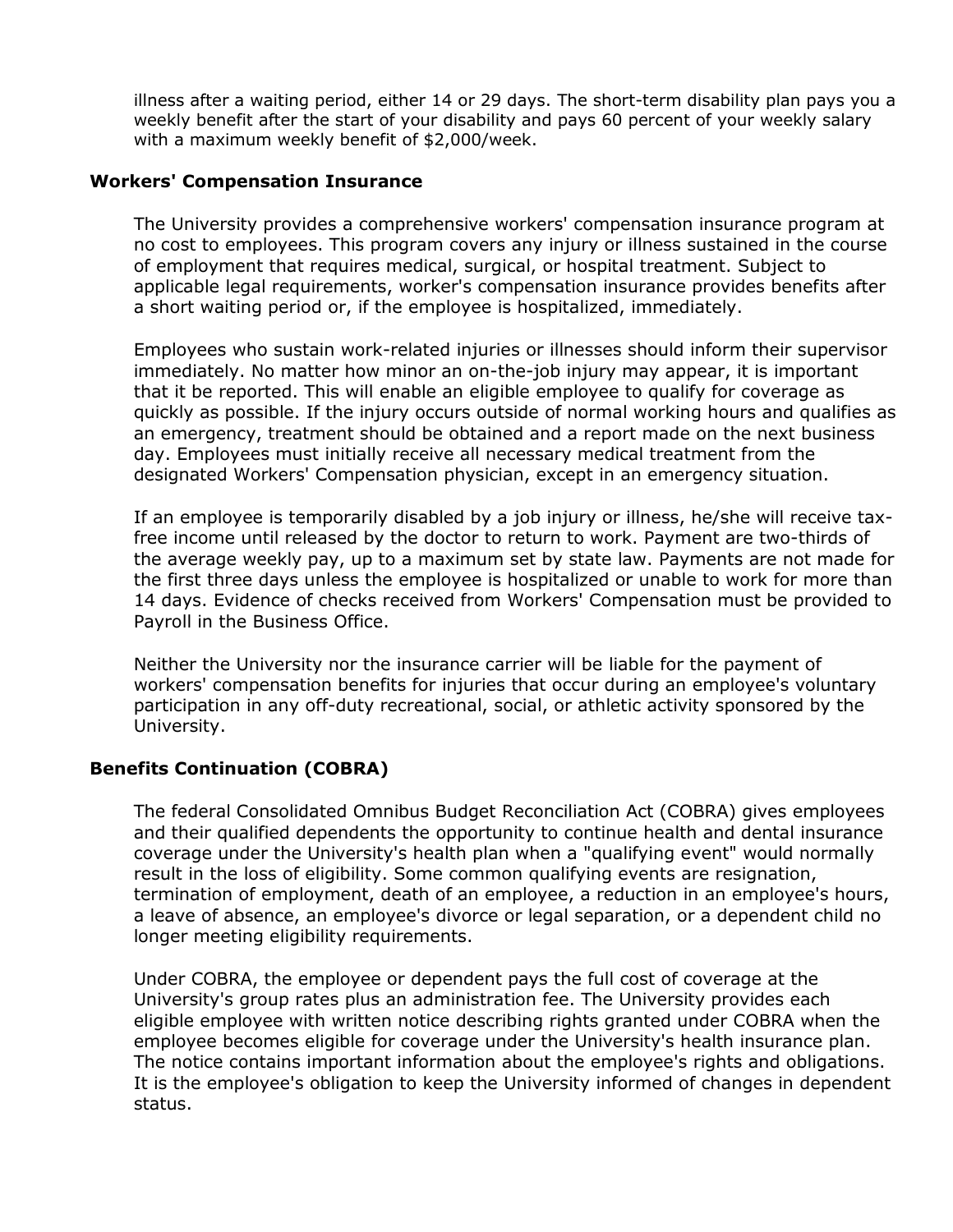## **Retirement**

All non-academic employees who work in a MOSERS benefit eligible position (generally defined as halftime or greater and non-temporary) are members of the Missouri State Employees Retirement System (MOSERS). Plan membership and vesting requirements depend upon the employee's date of hire. The University contributes a percentage of the amount of the employee's salary each month to the retirement system. Non-academic employees first hired after January 1, 2011 are required to contribute a percentage of their salary to the retirement system. Contact Human Resources for additional details and information. Information may also be found at: [http://www.mosers.org](http://www.mosers.org/)

# **Tax Sheltered Annuities**

Payroll deductions may be arranged for contributions to approved tax sheltered annuity companies as arranged by the employee. A list of current companies is available at <http://hr.truman.edu/benefits/tax-sheltered-annuities/>

Contact Human Resources to initiate, change, or terminate a deduction.

## **Credit Union**

To join, an employee must complete a membership card, pay an enrollment fee, and make an initial deposit. There are two options available for joining the credit union. For more information concerning payroll deduction, contact the Missouri Credit Union at [http://www.missouricu.org.](http://www.missouricu.org/)

## **Tuition Discount**

Current officers and full-time employees of the University hired prior to September 1, 2012 are accorded a 75 percent reduction in enrollment fees for regular on-campus classes for academic credit at the University. The same reduction is accorded to spouses and children of such officers or full-time employees. The same reduction is also accorded to former full-time employees and to their spouses and children, if such former full-time employee:

(1) is disabled and has been granted a written leave of absence from the University due to such disability, or

(2) has retired from the University and been granted emeritus status, or

(3) has retired from the University with a minimum of fifteen (15) years of service to the University, or

(4) has completed at least ten years full time-employment service with the University and who was employed by the University on a full-time basis at the time of his or her death.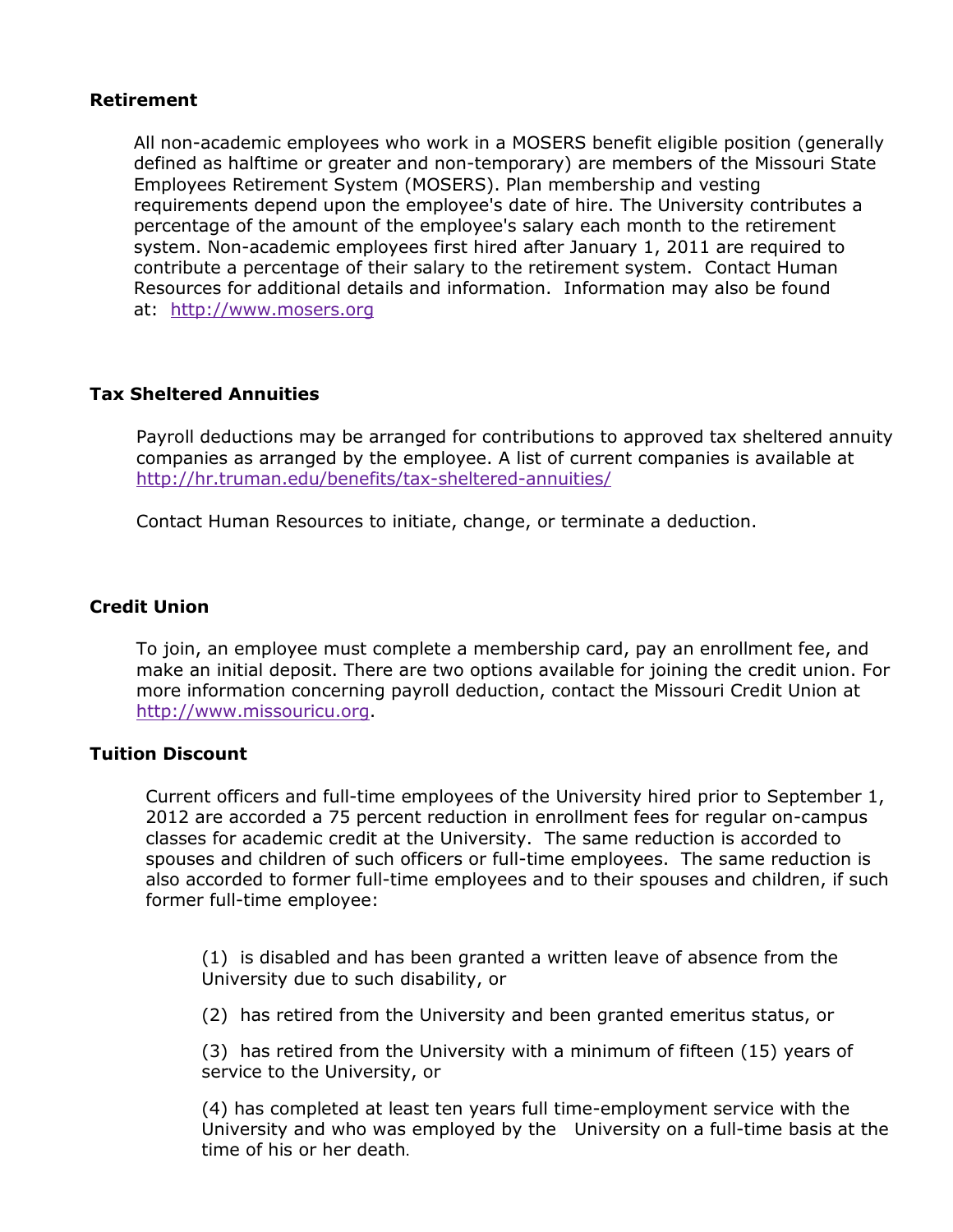For all new full-time employees hired after September 1, 2012, the following additional rules shall apply:

(1) New full-time employees must be employed by the University for one year before they will be accorded a 75 percent reduction in enrollment fees for regular on-campus classes for academic credit at the University.

(2) This same waiting period shall apply to spouses and children of such new full-time employees. The amount of the fee reduction for regular on-campus classes for academic credit at the University for spouses and children of new full-time employees shall be 75 percent.

## Definitions:

For the purpose of this policy, the term "officers" means the members of the Board of Governors and the other persons designated as officers in the bylaws of the Board of Governors, who are in office at the beginning of the applicable classes.

The term "full-time employees" means the persons who were employed by the University prior to September 1, 2012 on a full-time basis, and who continue in such employment at the beginning of the applicable classes. Former full time employees who resume full time employment with the University subsequent to September 1, 2012 are considered "new full time employees" under this policy.

The term "new full-time employees" means the persons who began employment with the University subsequent to September 1, 2012 on a full-time basis and who continues in such employment at the beginning of the applicable classes.

The term "spouses" means the persons legally married to qualified officers or employees at the beginning of the applicable classes.

The term "children" means:(1) natural or legally adopted children under the age of twenty-five (25) at the beginning of applicable classes, or (2) step-children who are legal dependents for income tax purposes and under the age of twenty-five (25) at the beginning of the applicable classes.

The reduction in enrollment fees is not available for other relatives of such officers and employees even though such relative may live with, be supported by, or be the legal ward of such officers or employees.

The reduction in enrollment fees applies only to in-state enrollment fees for regularly scheduled classes. The reduction in enrollment fees does not apply to courses where enrollment fees are established or received by institutions other than Truman State University. The reduction in enrollment fees also does not apply to other charges, such as out-of-state tuition, course overload charges, program fees, supplemental class fees, dual enrollment fees, residence hall charges, travel costs, summer camp fees, workshop fees, academy fees, or off-campus course fees.

Full-time employees may alter their work schedule, if approved by their supervisor, in order to permit their attendance at courses offered on campus during their regularly assigned working hours, usually not to exceed three hours per week. Each full time employee must work 40 hours per week, and time lost due to class attendance must be rescheduled at a time acceptable to the employee and supervisor.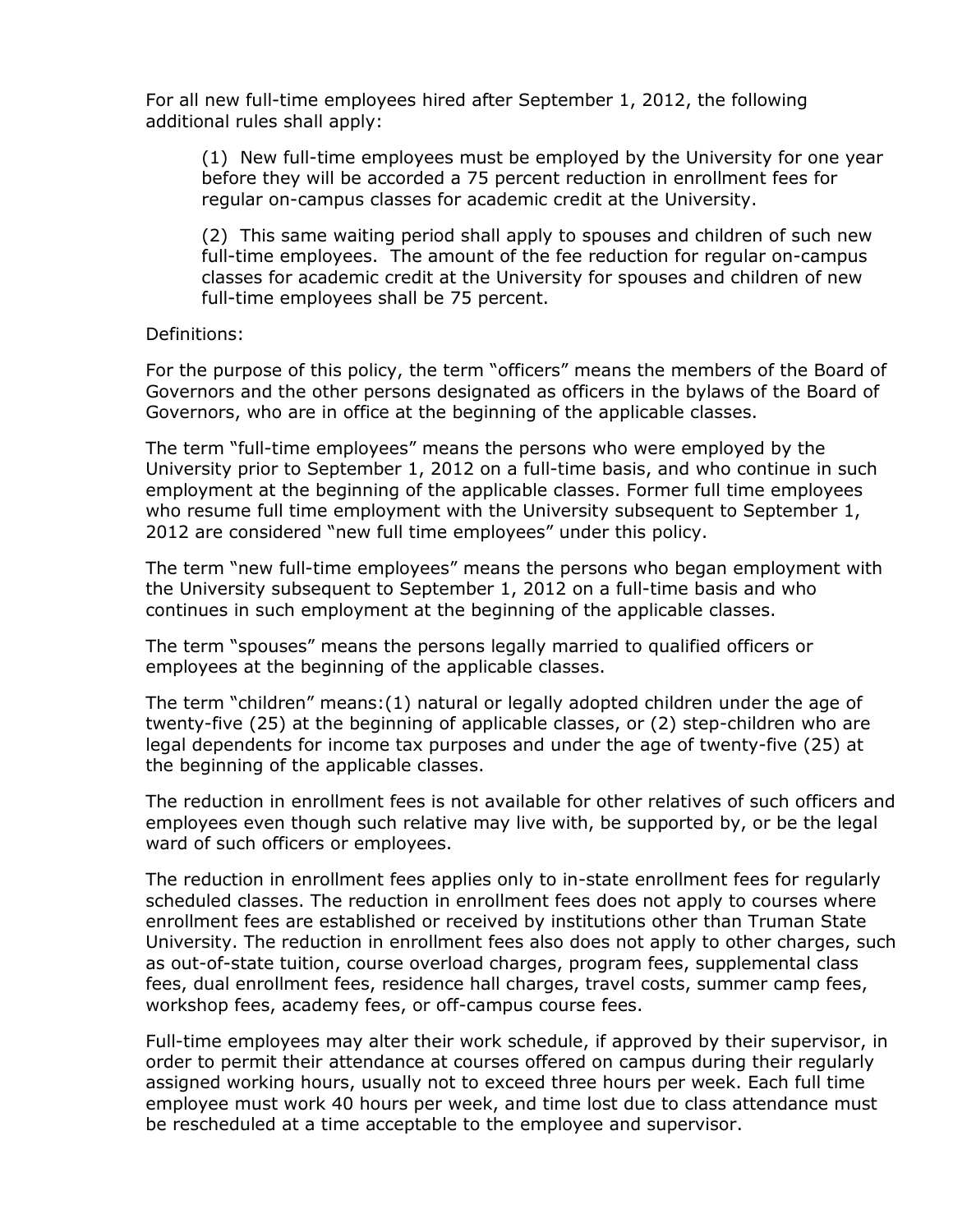[\\*NOTE: The tuition discount may result in taxable income to the employee and in](https://hr.truman.edu/files/2020/01/Taxation-Rules-for-Tuition-Reduction-Benefit.pdf)  [some instances the University will deduct Federal Income Tax, State Income Tax,](https://hr.truman.edu/files/2020/01/Taxation-Rules-for-Tuition-Reduction-Benefit.pdf)  [and/or FICA Tax from the employee's pay on the amount of the discount.](https://hr.truman.edu/files/2020/01/Taxation-Rules-for-Tuition-Reduction-Benefit.pdf)

Directions to apply for the Faculty/Staff Discount application may be found under the Employee tab in TruView. The form can be found online at [http://processmaker.truman.edu.](http://processmaker.truman.edu/)

# **Cafeteria Plan (Section 125 Plan)**

The Cafeteria Plan is a state sponsored employee benefit program which allows employees to redirect a certain portion of their earnings before federal, state, or social security taxes have been withheld. In certain instances, employees may use their pretax money to pay for health, dental, and life insurance premiums, other health care expenses (such as eyeglasses and medical bills), and child or dependent care.

This program allows a one time per year enrollment and runs January 1 through December 31. Employees may enroll in this plan at the time of initial full-time employment or at the scheduled annual sign up time. Changes in family status or employment status should be reported to Human Resources so that appropriate changes may be made between enrollment periods.

For more information contact Human Resources.

### **Parking**

Beginning July 1, 2019, **one** faculty & staff parking decal will be issued to full-time employees at no charge for parking in lots designated as faculty & staff. A second decal can be purchased for \$20. "Red" lots are designated for faculty and staff parking. Decals are issued by the Department of Public Safety. A faculty/staff parking decal registration form can be found under the "Truman" tab in TruView.

#### **Identification Cards**

Staff identification cards are issued by the ID Office located in the Residence Life Office (Missouri Hall 1100). The identification card is required for use of the library and recreational facilities, for check cashing, to receive a discount at the bookstore, and for other services. There may be a replacement charge for lost or stolen cards and an employee may be held responsible for the abuse of the card by other individuals.

#### **Sporting Events**

General entry to sporting events is at no cost. Tickets are available by presenting employee ID at the ticket window. Reserve seat tickets may be purchased at the Athletics office.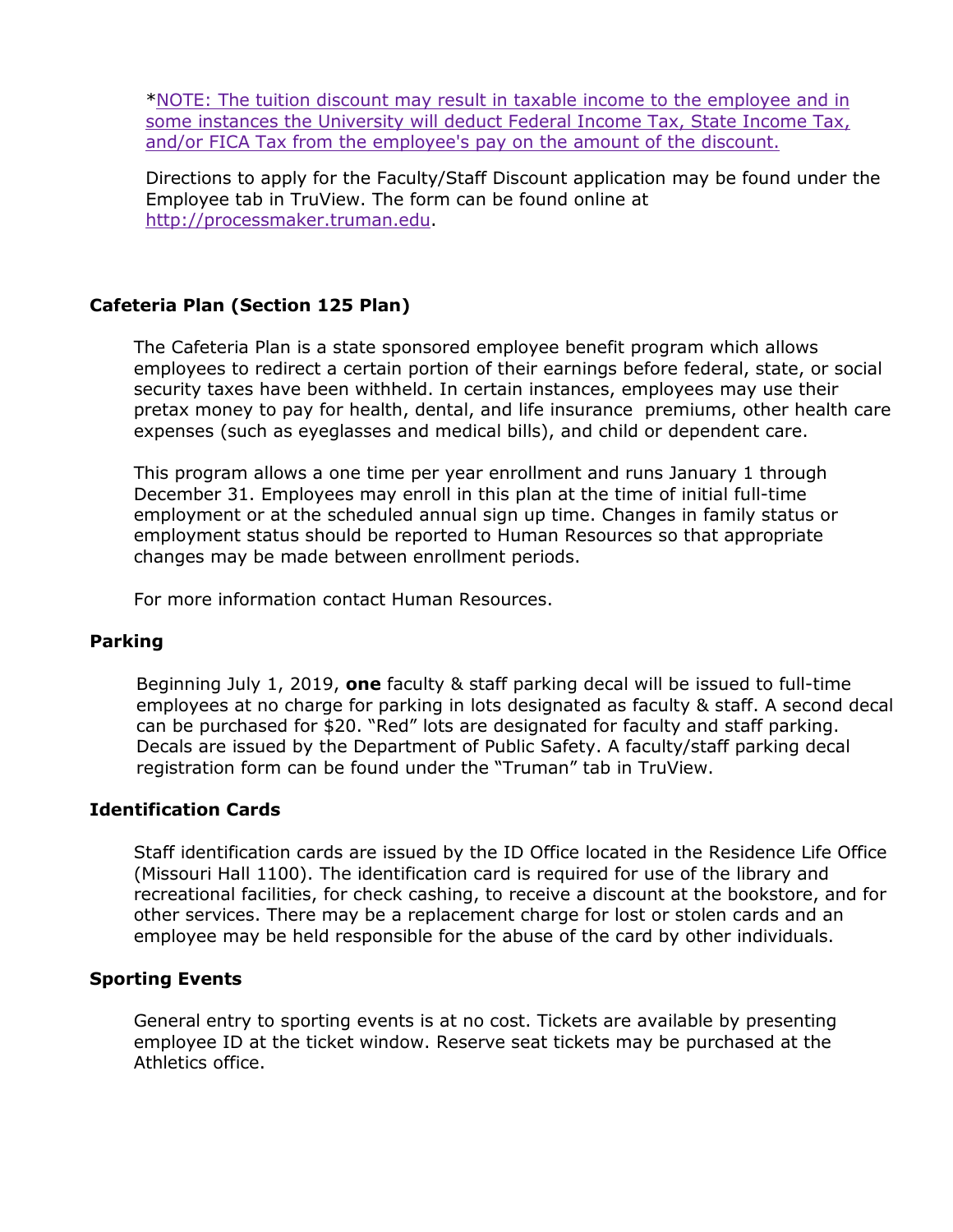### **Guest ID Cards**

The faculty/staff designated guest ID card is intended to offer privileges to the qualifying partner, adult child, or other adult member of the same household of a current full-time staff member. A qualifying partner would be a spouse, significant other, or fiancé of the faculty/staff member. The designated guest must be age 21 or older. Each staff member may designate only one guest at any time. The privileges permitted to the bearer of the ID card include those listed here:

- Access to the Student Recreation Center during specified hours;
- Privileges at Pickler Memorial Library;
- Access to the Natatorium during posted hours;
- University Bookstore discount;
- Bonus Bucks privileges.

For enrollment forms for the Guest ID Program contact Human Resources.

### **Library**

Employees may check out library materials from the University library, in accordance with the regulations established by the library, upon presentation of the employee's identification card. The web site for Pickler Memorial Library is: <http://library.truman.edu/>

#### **Bookstore Discount**

Books, supplies, and certain other articles sold in the Campus Bookstore may be purchased by full-time employees at a 15 percent discount upon presentation of the employee's identification card. The employee discount excludes purchases under a dollar, sale items, computer hardware, and academically discounted software.

### **Check Cashing**

Employees may cash personal checks for a limited amount at the cashier area of the Business Office between the hours of 10:30 a.m. and 3:00 p.m. Monday through Friday. Identification is required.

#### **Notary Service**

Notary services are provided to employees free of charge in the Business Office.

### **Recreational Facilities**

All University employees may use the Recreation Center, natatorium, tennis courts, and other recreational facilities under the guidelines established by the supervisory department. Some facilities will require the presentation of a University identification card for admission.

For more information about University benefits, visit [hr.truman.edu/benefits.](http://hr.truman.edu/benefits)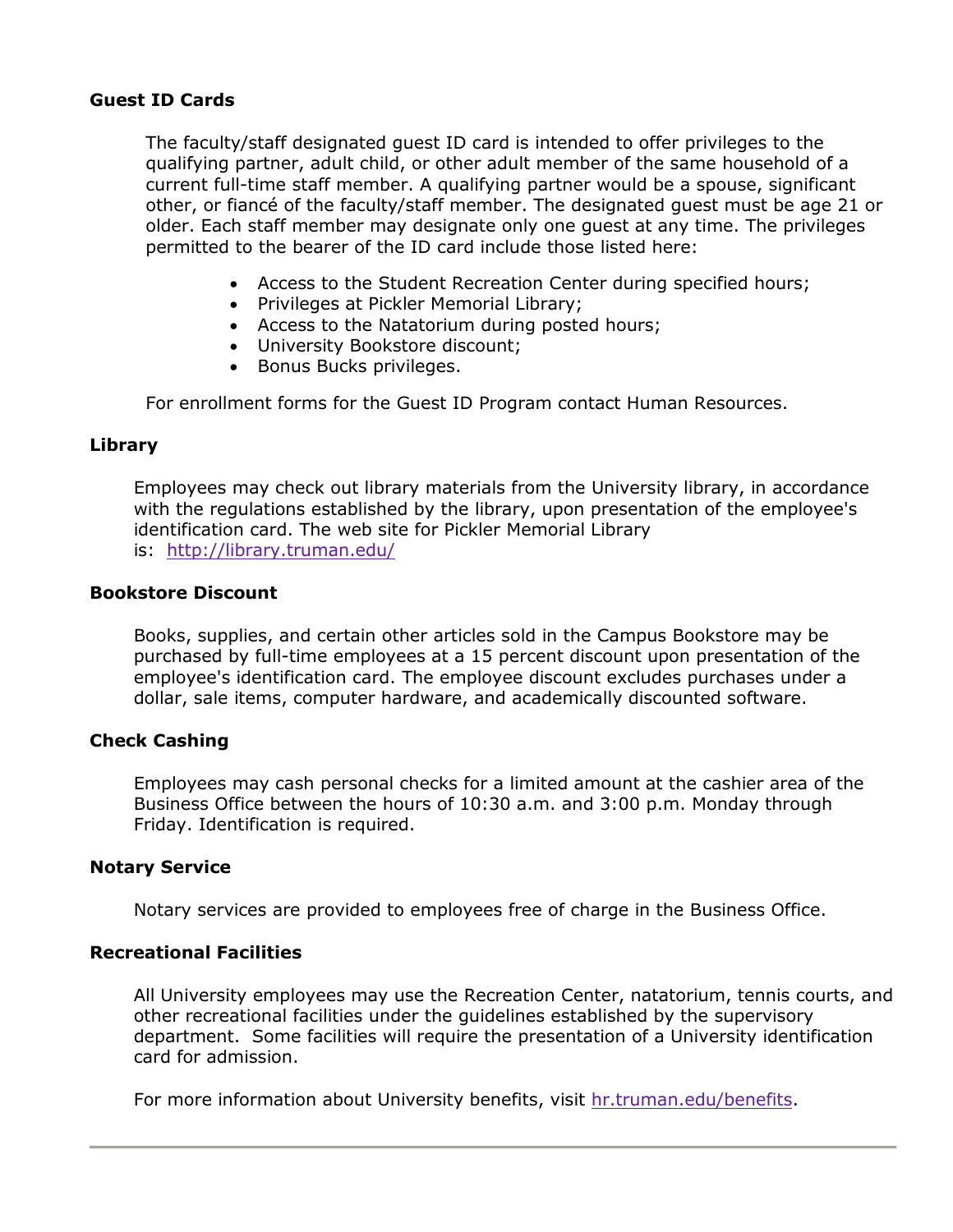## **GOVERNMENT REGULATION COMPLIANCE**

#### **Equal Employment Opportunity**

The University provides equal employment opportunity on the basis of merit and without discrimination of race, religion, sex, age, disability, color, national origin, sexual orientation, or veteran status. The University extends equal opportunity for employment in both faculty and staff positions to all qualified individuals.

This policy governs all aspects of employment including selection, job assignment, compensation, discipline, termination, and access to benefits and training.

An employee with questions or concerns about any type of discrimination in the workplace is encouraged to bring these issues to the attention of his/her immediate supervisor or the Equal Employment Opportunity (EEO) Officer. Employees can raise concerns and make reports without fear of reprisal. Employees found to be engaging in any type of unlawful discrimination will be subject to disciplinary action, up to and including termination of employment.

#### **Accommodations for Persons with Disabilities**

Persons with disabilities may obtain information as to the existence and locations of services, activities and facilities of the University that are accessible to and usable by persons with disabilities by contacting the persons identified below.

Employees and job applicants with disabilities who seek information related to their work should contact the Office of Human Resources, 101 McClain Hall, 100 East Normal Street, Truman State University, Kirksville, MO 63501. Telephone (660) 785-4031.

Students with disabilities who seek information related to their academic program should contact the Director of Student Access and Disability Services, in Pickler Memorial Library 109A, 100 East Normal Street, Truman State University, Kirksville, MO 63501. Telephone (660) 785-4478.

Other persons with disabilities who seek information as to the existence and location of University services, activities or facilities should contact The office of the President at 200 McClain Hall, 100 East Normal Street, Kirksville, MO 63501. Telephone (660) 785- 4100.

Approved and Adopted December 11, 2012 Troy D. Paino, President

For information regarding the procedure(s) to be used by University departments and organizations when requesting auxiliary aids and services (such as sign language interpreters, real time captioning, and assistive listening devices) as an accommodation for University-sponsored events and services, please

visit: http://disabilityservices.truman.edu/disability-services-home/sign-languageinterpreter/.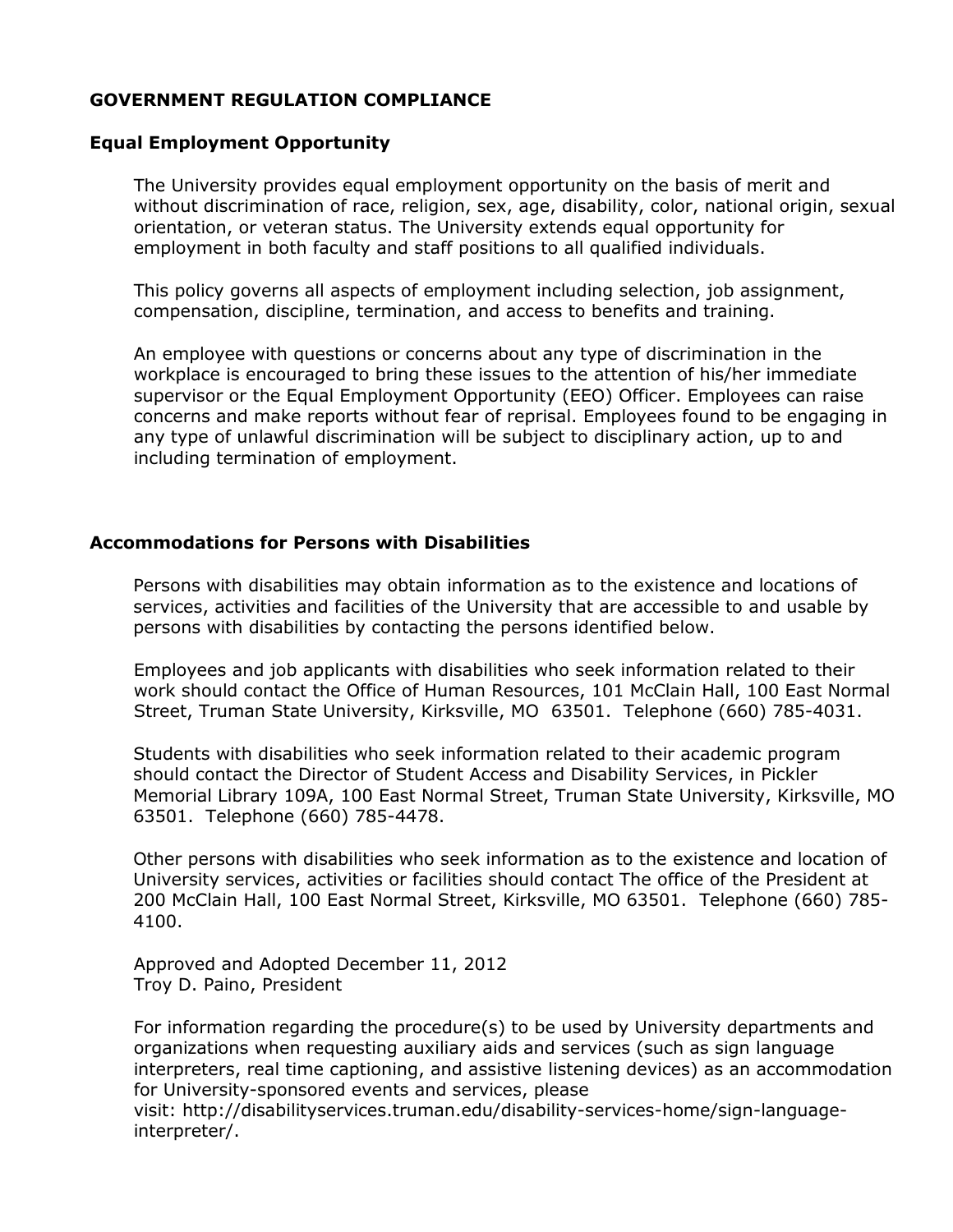# **Medical and Genetic Information and the Right to Privacy**

Truman State University is committed to protecting medical information of employees. Employee medical information is kept separate from normal employment records. The Genetic Information Nondiscrimination Act (GINA) law of 2008 prohibits discrimination on the basis of genetic information with respect to health insurance and employment. A link to the GINA law can be found here:

<https://www.eeoc.gov/laws/statutes/gina.cfm>

The Health Insurance Portability and Accountability Act (HIPAA) law on privacy is intended to regulate the use and disclosure of certain protected health information held by covered entities. More information on HIPAA can be found here: [https://www.hhs.gov/hipaa/for-professionals/privacy/laws-regulations/index.html.](https://www.hhs.gov/hipaa/for-professionals/privacy/laws-regulations/index.html)

# **Campus Crime and Security Act**

As required by federal law, a Campus Crime and Security Report which contains current policies regarding crime and emergency actions and response, prevention programs, statistics concerning criminal offenses and arrests, and sexual assault policies and procedures is available on request. Please contact the Department of Public Safety for a copy of this report. The Campus Security Report can also be found at: <http://police.truman.edu/>

# **Statement on Non-Discrimination**

Truman State University is committed to providing equal opportunities in our employment and learning environments. Truman therefore informs its faculty, staff, student body, contractors and guests that Truman prohibits discrimination and harassment on the basis of race, color, national origin, sex (including pregnancy), disability, religion, age, sexual orientation or veteran status in its programs and activities as required by equal opportunity/affirmative action regulations and laws and university policies and rules.

Truman's Institutional Compliance Office is responsible for compliance with state and federal equal employment laws and affirmative action regulations. This incorporates implementation of the University's Affirmative Action plan including equal employment practices, monitoring and reporting. If you believe you have been treated in a manner inconsistent with equal opportunity, contact the Institutional Compliance Office.

Truman prohibits discrimination based on sex in its education programs and activities including employment and admission. The University has designated the Institutional Compliance Officer as the Title IX Coordinator and they are responsible for ensuring compliance with Title IX and addressing sexual and gender-based harassment, including sexual assault, dating violence, domestic violence, stalking, and other forms of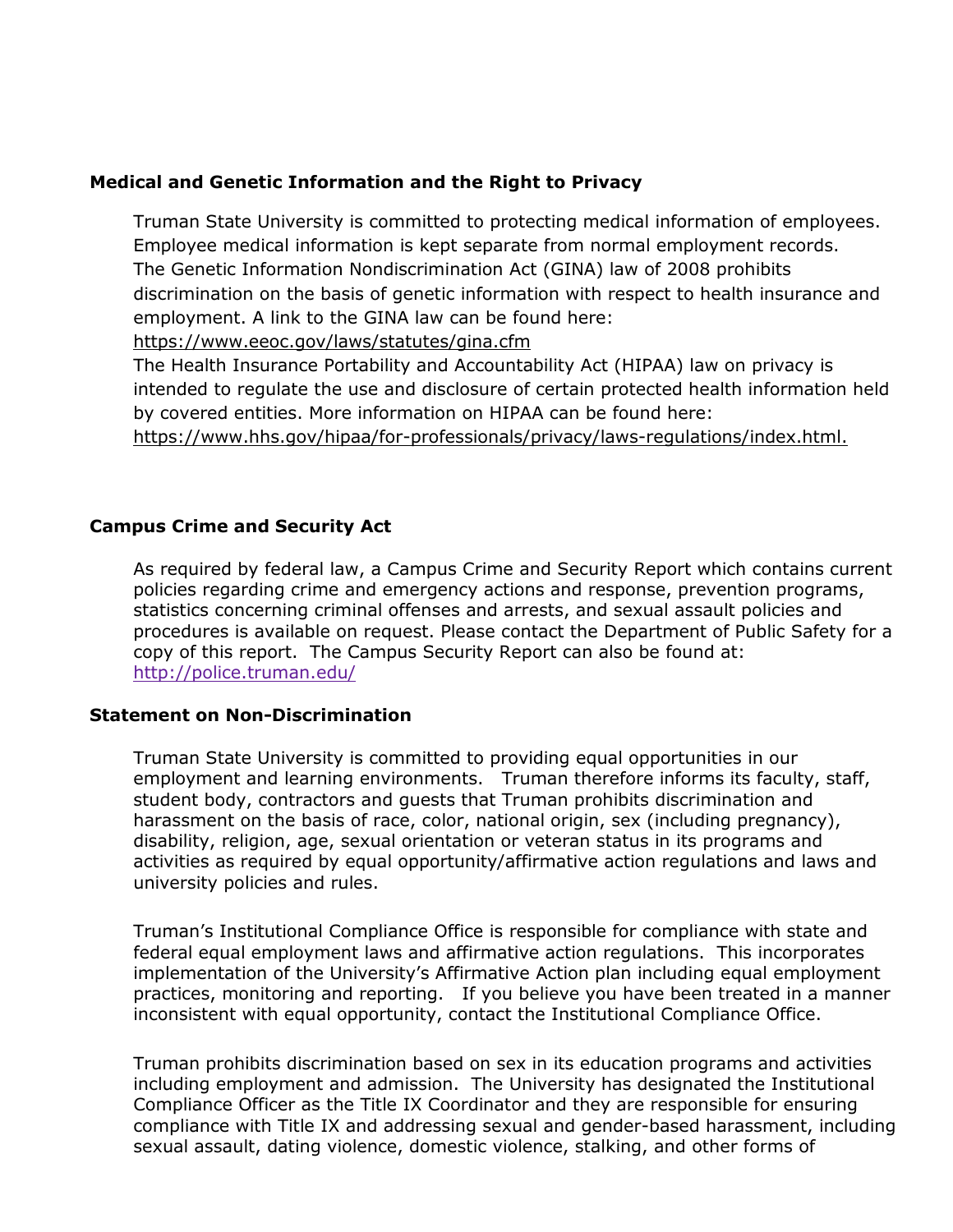harassment based on sex and gender. The University encourages reporting of all concerns regarding sex-based harassment and discrimination.

Truman prohibits retaliation against those who report discrimination or harassment or who participate in University investigations, proceedings or hearings of such reports.

Truman recognizes that individuals with disabilities are entitled to access, support and, when appropriate, reasonable accommodation. The Institutional Compliance Officer is also designed to coordinate compliance with Section 504 and other state and federal laws that prohibit discrimination on the basis of disability in admission, treatment and/or access to its programs and activities.

Individuals that desire to discuss an incident; make an inquiry regarding equal opportunity, affirmative action, Title IX, and/or Section 504; or make a report are directed to:

Institutional Compliance Officer/Title IX Coordinator/Section 504 Coordinator Institutional Compliance Office Truman State University Violette Hall 1308 100 E. Normal Ave. Kirksville, MO 63501 (660) 785-4354 **[titleix@truman.edu](mailto:titleix@truman.edu)**

The University has an effective grievance procedure in place to handle complaints of discrimination. Complaints of discrimination, harassment, sexual violence and retaliation may be directed to the Institutional Compliance Office or **<https://titleix.truman.edu/make-a-report/>** . Complaints may also be filed with Office of Civil Rights, United States Department of Education, One Petticoat Lane, 1010 Walnut Street, Suite 320, Kansas City, MO 64106, Telephone: (816) 268-0550 or by email at **[OCR.KansasCity@ed.gov](mailto:OCR.KansasCity@ed.gov)** or with Missouri Commission on Human Rights.

### **University Non-Discrimination Policy**

Truman State University does not discriminate or permit discrimination by any member of its community on the basis of sex, disability, age, race, color, national origin, religion, sexual orientation, or veteran status with respect to admissions, housing, employment, services, financial aid, or any other educational program or activity it operates.

Inquiries regarding the University's Anti-Discrimination Policies should be addressed to the University's Administrative Officer. The Administrative Officer's contact information is provided below.

The complete University Non-Discrimination Policy may be found by clicking here:

<http://titleix.truman.edu/university-non-discrimination-policy/>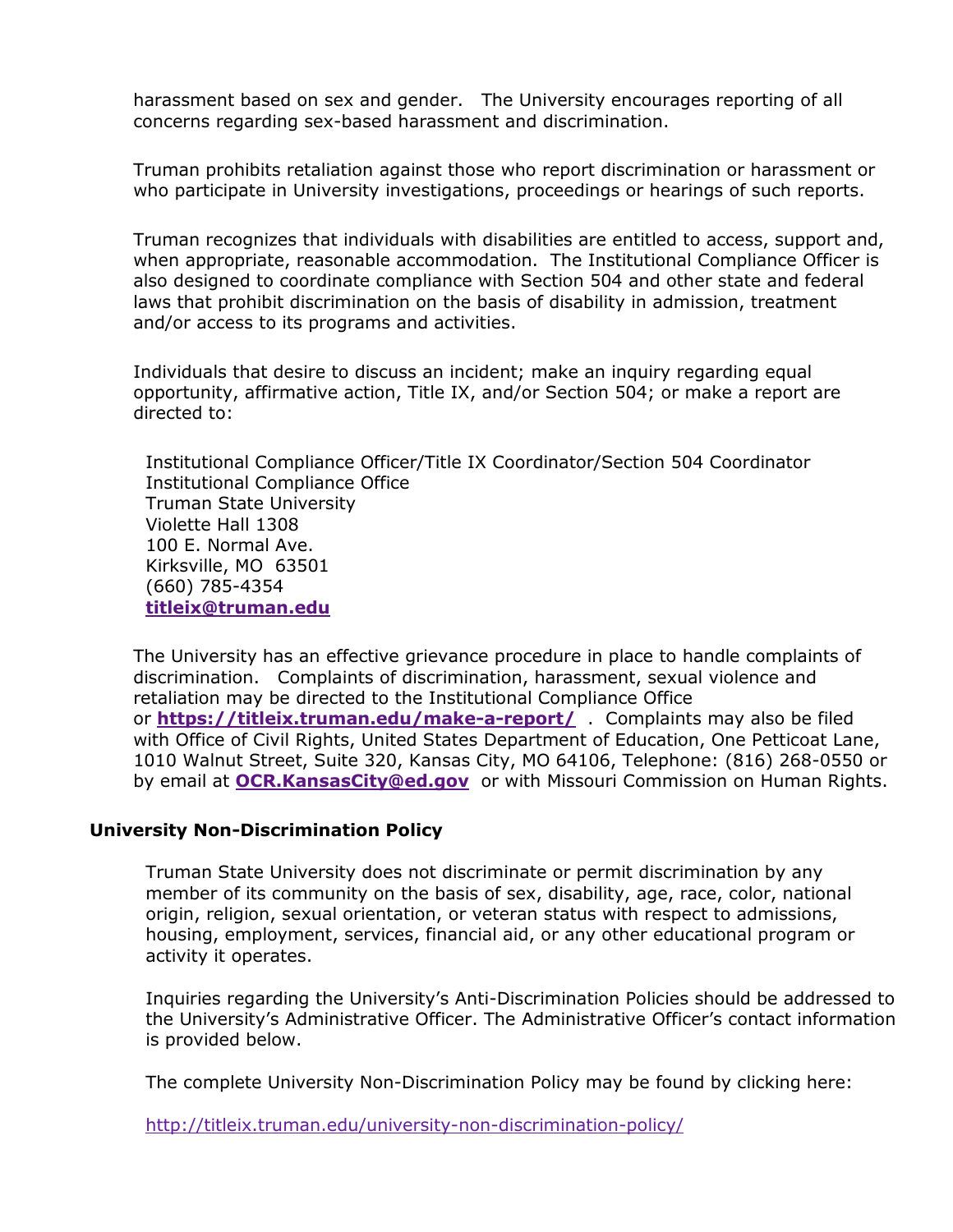## **Non-Discrimination Complaint Reporting and Resolution Procedure**

As set forth in the University Non-Discrimination Policy, Truman State University prohibits discrimination or harassment on the basis of sex (including sexual harassment, sexual misconduct, gender, and/or pregnancy), disability, age, race, color, national origin, religion, sexual orientation or veteran status in all programs and activities of the University. The University will act on any formal or informal complaint or report of prohibited discrimination.

This procedure sets forth the rights and obligations of all parties with respect to the reporting, investigation, resolution, and remedies for violation of the University's Antidiscrimination Policies. This procedure shall be used to resolve complaints against employees, students, organizations, volunteers, and visitors pertaining to conduct prohibited by the University's Antidiscrimination Policies. Anyone who believes that they have been subjected to prohibited discrimination, or any person who believes that a violation of the University's Antidiscrimination Policies has occurred, may use this procedure to report the alleged violation.

The complete Reporting and Resolution may be found by clicking here:

<http://titleix.truman.edu/complaint-reporting-resolution-procedure/>

# **Family and Medical Leave Act (FMLA)**

The Family and Medical Leave Act of 1993 requires the University to provide up to 12 weeks of unpaid, job protected leave to eligible employees for certain family and medical reasons. Employees are eligible if they have worked at the University for at least one year, and for 1,250 hours over the previous twelve months.

Employees will be required to use accrued paid leave while taking FMLA leave.

Employees should provide 30 days advance notice when the leave is foreseeable. The University will maintain the employee's insurance coverage under the group health plan for the duration of FMLA leave. Dependent coverage may be continued as long as the employee pays the premiums due. Upon return from FMLA, most employees must be restored to their original or equivalent positions with equivalent pay benefits, and other terms of employment. Use of FMLA cannot result in the loss of any employment benefit that accrued prior to the start of an employee's leave.

FMLA leave may be granted for the following reasons:

- For incapacity due to pregnancy, prenatal medical care, or child birth;
- To care for the employee's child after birth, placement for adoption or foster care;
- To care for the employee's spouse, son or daughter, or parent, who has a serious health condition; or
- Serious health condition that makes the employee unable to perform the employee's job.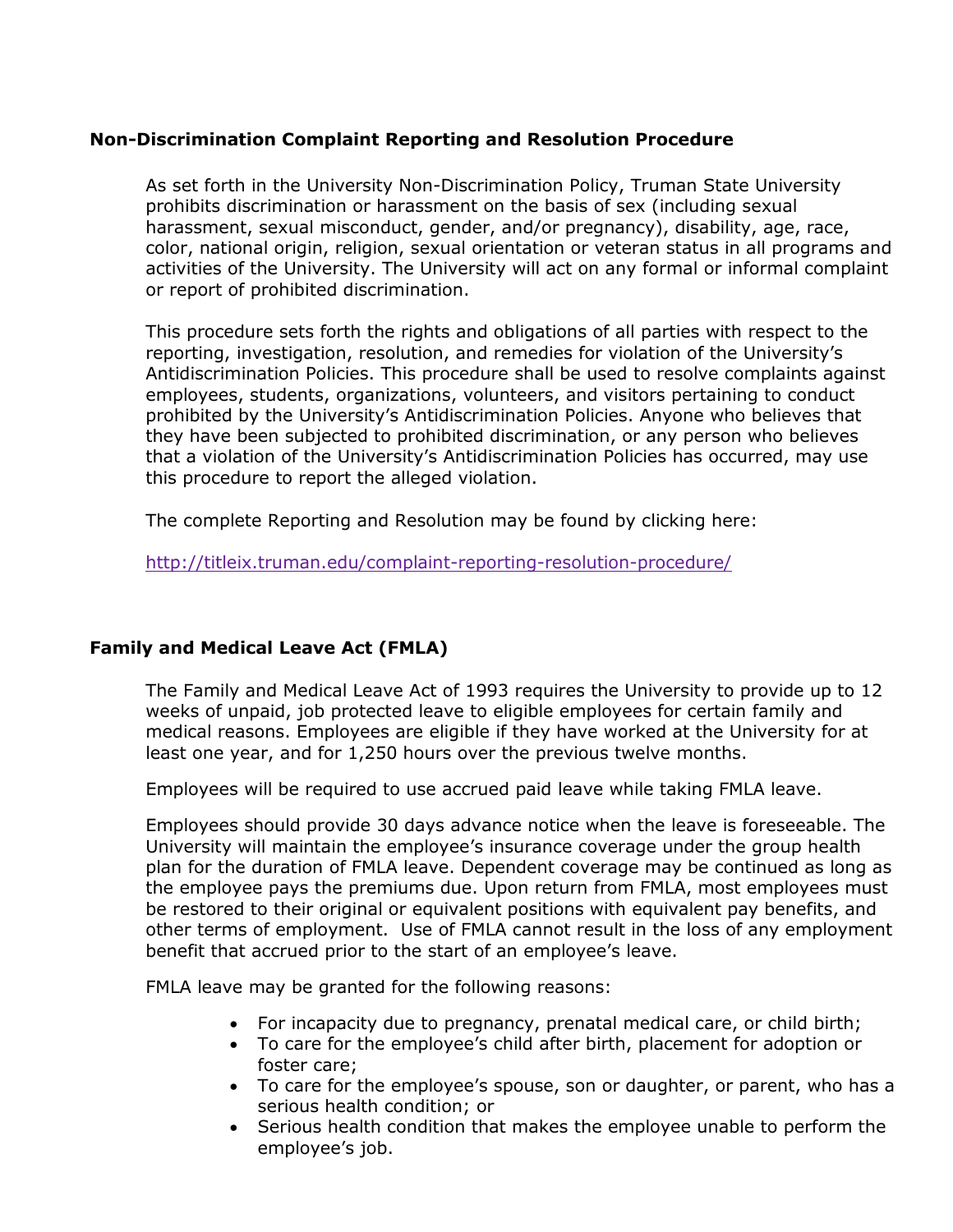For further information please contact Human Resources. Employees may also refer to: <http://hr.truman.edu/benefits/sick-leavefmla/>

# **Board Policy on Medical and Family Leave**

This policy is intended to coordinate with the existing Federal Legislation entitled the Family and Medical Leave Act (FMLA); in certain circumstances it provides employees with additional Medical and Family Leave beyond the FMLA.

For more information please contact the in Human Resources or go to: [http://www.truman.edu/wp-content/uploads/2014/02/CHAPTER-10-REVISED-](http://www.truman.edu/wp-content/uploads/2014/02/CHAPTER-10-REVISED-December-5-2015.pdf)[December-5-2015.pdf](http://www.truman.edu/wp-content/uploads/2014/02/CHAPTER-10-REVISED-December-5-2015.pdf)

Section 10.060

# **Military Family Leave**

Eligible employees with a spouse, son, daughter, or parent on active duty or call to active duty status in the National Guard or Reserves in support of a contingency operation may use their 12-week FMLA leave entitlement to address certain qualifying exigencies. Qualifying exigencies may include attending certain military events, arranging for alternative childcare, addressing certain financial and legal arrangements, attending certain counseling sessions, and attending post deployment reintegration briefings.

FMLA also includes a special leave entitlement that permits eligible employees to take up to 26 weeks of leave to care for a covered service member during a single 12-month period. A covered service member is a current member of the Armed Forces, including a member of the National Guard or Reserves, who has a serious injury or illness incurred in the line of duty on active duty that may render the service member medically unfit to perform his or her duties for which the service member is undergoing medical treatment, recuperation, or therapy; or is in outpatient status; or is on the temporary disabled retired list.

# **Victims Economic Safety and Security Act (VESSA)**

Under the Victims Economic Safety and Security Act (VESSA), eligible Truman employees may be entitled to up to two week of unpaid leave during a 12-month period. VESSA leave is available for any of the following reasons:

- Seeking medical attention for, or recovering from, physical or psychological injuries caused by domestic or sexual violence against the employee or the employee's family or household member;
- Obtaining victim services for the employee or the employee's family or household member;
- Obtaining psychological or other counseling for the employee or the employee's family or household member;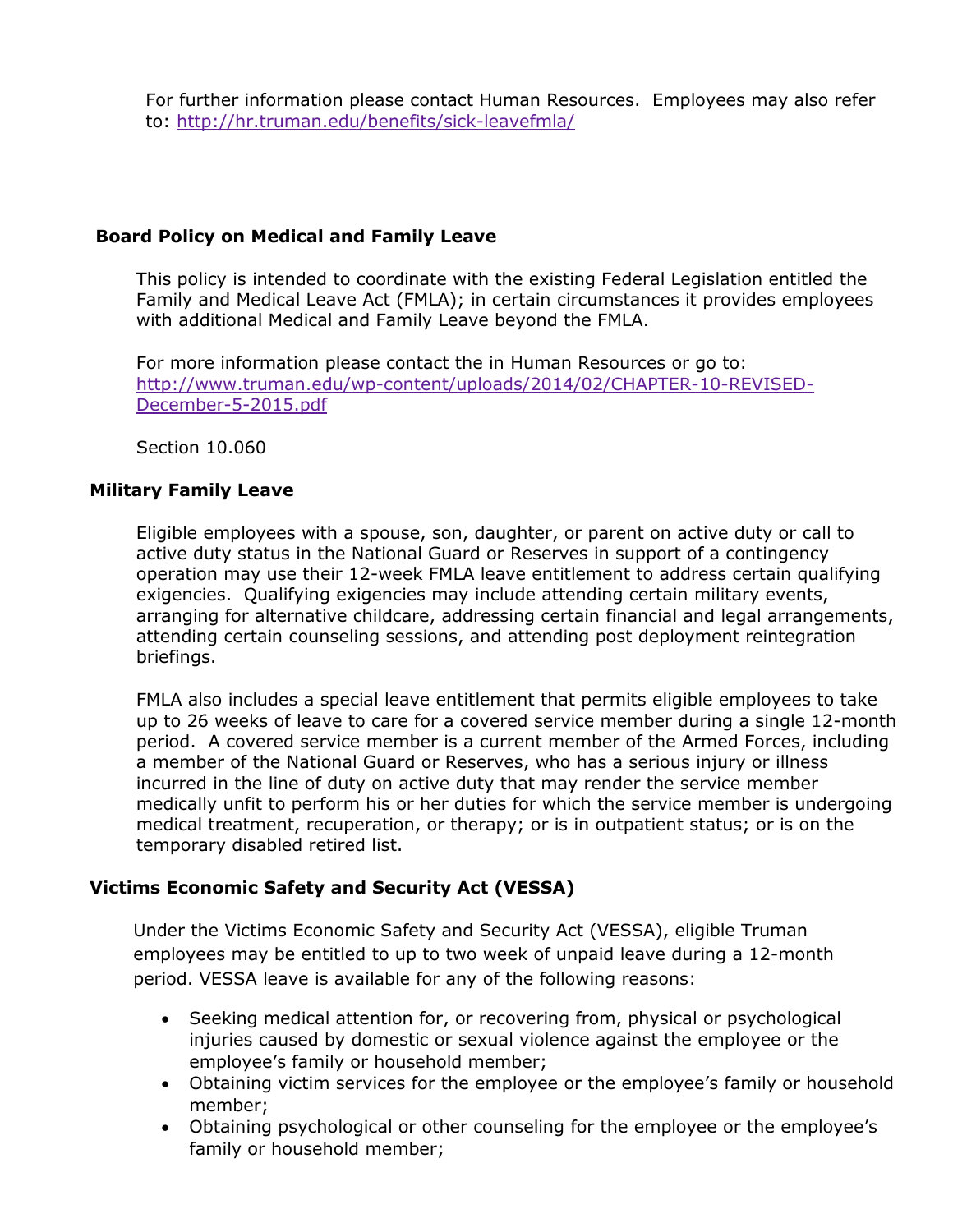- Participating in safety planning, including temporary or permanent relocation, or other actions to increase the employee or the employee's family or household member's safety from future domestic or sexual violence; and
- Seeking legal assistance to ensure the health and safety of the employee or the employee's family or household member, including participating in court proceedings related to the violence.

VESSA leave can be taken intermittently or on a reduced work schedule. Employers must maintain health coverage for an employee on VESSA leave, but may, under some circumstances, recover the premiums paid for maintaining coverage if the employee fails to return from leave after the leave period has expired.

Employers can require the following from employees who wish to take VESSA leave:

- At least 48 hours' advance notice of the need for leave unless such notice is impractical, in which case the notice must be given as soon as possible; and
- A sworn statement of the employee and documentation showing that the employee is eligible for the leave, such as a police report or document from a victim services organization, or medical professional corroborating eligibility. Employers must keep all documentation confidential.

Employees who take VESSA leave are entitled to be restored to their job or an equivalent employment position upon returning from leave.

# **Family Educational Rights and Privacy Act (FERPA)**

The Family Educational Rights and Privacy Act of 1974 (FERPA) provides current and former students of the University with specific rights of access to and control over their student record information. In compliance with the Act the University treats student educational records in a confidential manner. The University discloses information from a student's educational record only with the student's consent, except as permitted by law. Additional information concerning FERPA may be found at: <http://fedinfo.truman.edu/ferpa.asp>

# **Fiscal Misconduct Policy**

It is desirable that employees observe high standards of business and personal ethics in the conduct of their duties and responsibilities. The Fiscal Misconduct Policy provides an avenue for employees and others to raise concerns they may have about the subjects covered by this policy and to protect any employee or member of the University community who makes a good faith disclosure of suspected Fiscal Misconduct.

For more information go to:

[http://wp-internal.truman.edu/businessoffice/files/2014/06/Fiscal-Misconduct-](http://wp-internal.truman.edu/businessoffice/files/2014/06/Fiscal-Misconduct-Policy.pdf)[Policy.pdf](http://wp-internal.truman.edu/businessoffice/files/2014/06/Fiscal-Misconduct-Policy.pdf)